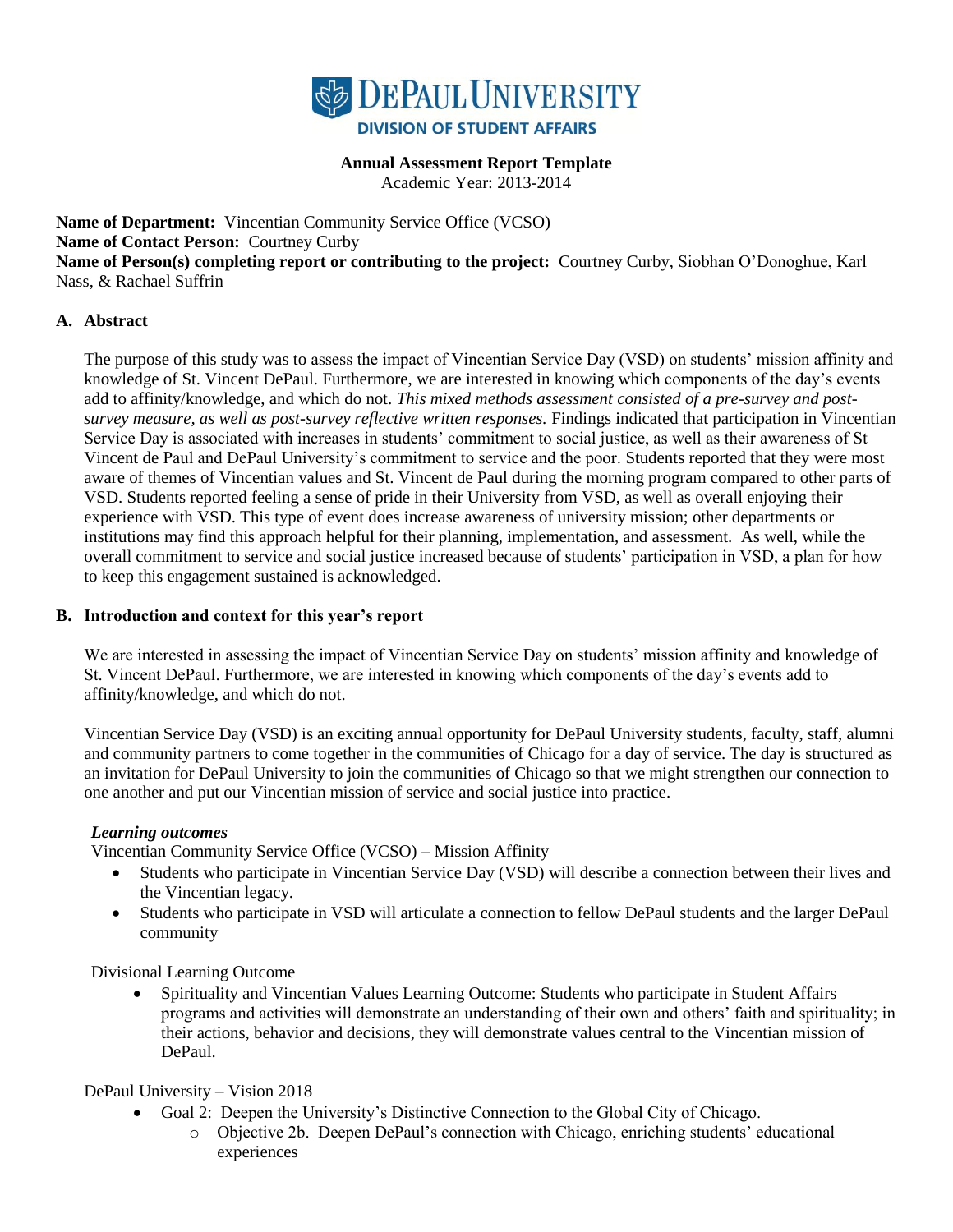- Goal 3: Strengthen our Catholic and Vincentian Identity
	- o Elevate our distinctive Catholic and Vincentian Identity Across the University

#### *Literature review*

The development, implementation, and assessment of VSD are guided by the literature exploring the impact of university students' community service and service-learning experiences. Service and service-learning activities have been found to increase community engagement among students (Gallini & Moely, 2003), and are important for helping students to becoming civically engaged. Research has documented a range of positive long-term effects of community service for college students, such as a positive impact on college students' behavior, values, academic development, degree aspirations, sense of civic responsibility, career goals, and life skills (Astin & Sax, 1998; Astin, Sax, & Avalos, 1999; Bowman, Brandenberger, Hill, Lapsley & Quaranto, 2010; Sax & Astin, 1997). Service learning has been documented to have a long term effect particularly on students' lifelong commitment to volunteerism and community activism (Sax & Astin, 1997). One challenge with short-term service that is highlighted in the service immersion literature is the lack of follow-up programming, which may contribute to the difficulty of maintaining positive outcomes over time (Linhart, 2010). This assessment will use the literature on service learning as a foundation to explore the impact on college students from a single campus-wide day of service, on students' commitment to social justice and mission affinity.

#### *References*

- Astin, A.W. & Sax, L.J. (1998). How undergraduates are affected by service participation. *Journal of College Student Development, 39*(3), 251-263.
- Astin, A.W., Sax, L.J., & Avalos, J. (1999). Long-term effects of volunteerism during the undergraduate years. *The Review of Higher Education, 22*(2), 187-202.
- Bowman, N. A., Brandenberger, J. W., Hill, P., Lapsley, D. K., & Quaranto, J. C. (2010). Serving in college, flourishing in adulthood: Does community engagement during the college years predict adult well-being? *Applied Psychology: Health and Well-being, 2,* 14-34.
- Gallini, S. M., & Moely, B. E. (2003). Service-learning and engagement, academic challenge and retention. *Michigan Journal of Community Service Learning*, 5-14.
- Linhart, T. (Spring, 2010). How we learn from short-term mission experiences: A grounded theory modification of the Joplin Model. *Christian Education Journal,* 182.
- Sax, L. J., & Astin, A. W. (1997). The benefits of service: Evidence from undergraduates. *The Educational Record, 78*(3-4), 25-32.

# **C. Methodology**

This project's mixed methods assessment consisted of a pre-survey and post-survey measure, as well as post-survey reflective written responses.

#### *Inclusion*

All 1,620 registrants of Vincentian Service Day were invited to participate in the assessment.

- 365 completed the online pre-survey
- 305 completed the post-service written reflections
- 108 completed the online post-survey

#### **Pre-survey**

Participation in the assessment was encouraged but optional for students. When students registered online on the VSD website page for the day of service, at the end of their online registration they were instructed to click on an external Qualtrics link to take them to the optional pre-survey to participate in the assessment. Students were then asked to provide their email address to be contacted directly for participation in the immediate post-trip survey. Students also had the opportunity to generate a unique identity key to help link their data over time between the pre- and postsurvey, to reduce the amount of personally identifying information. We understand that some students use personally identifying information to form their email addresses, but this cannot be avoided and is a reasonable risk. Instructions for the generation of the unique identity key can be found in the survey items document in the appendix. Please see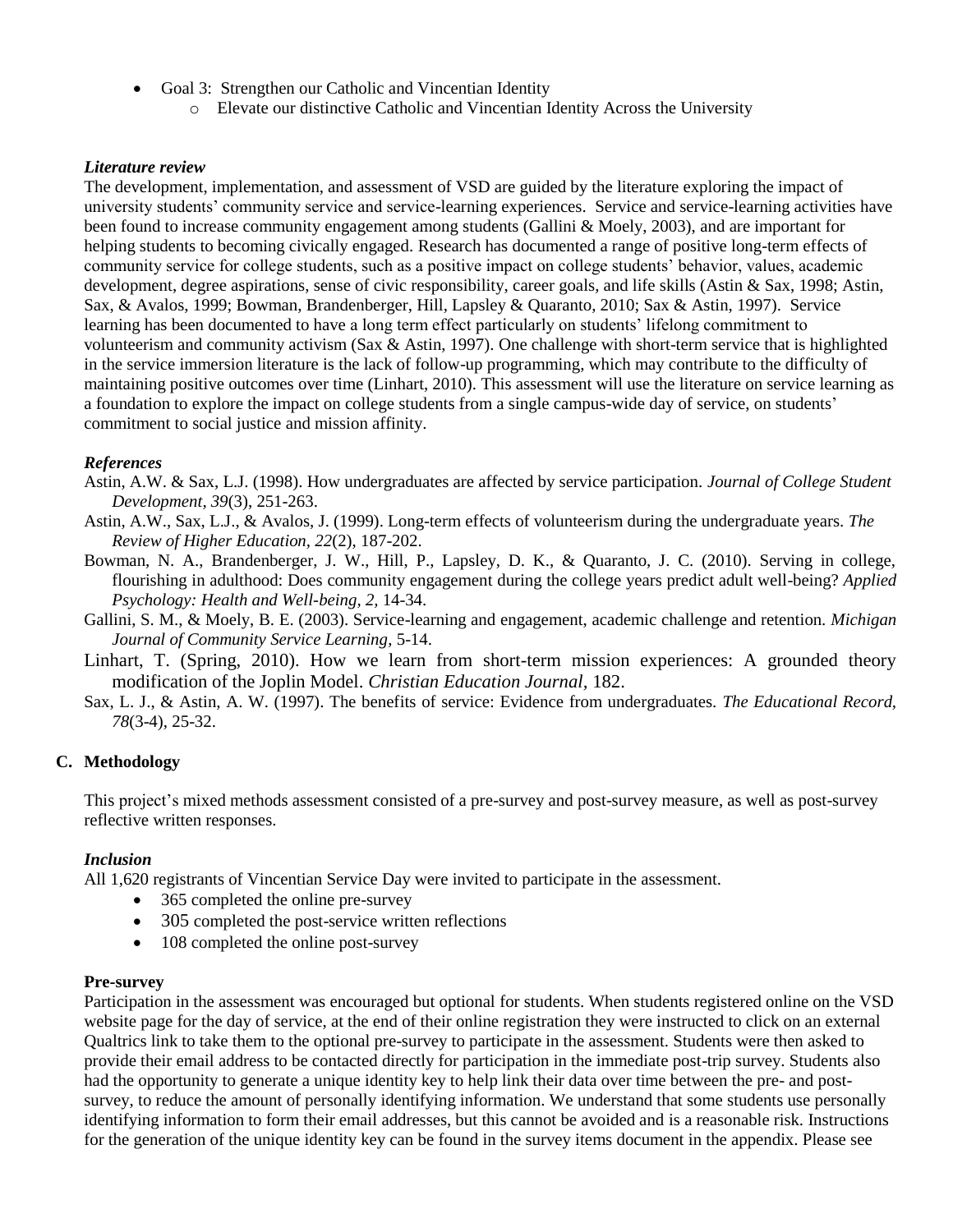appendix for a full list of survey items. All questions (in the pre-trip survey, and subsequent follow-up survey) presented less than minimal risk.

#### **Post-service written reflections**

As part of VSD's naturally occurring programming, students hold small group reflections after they complete their service at their sites. During those reflections, students were given a piece of paper to write their responses to a few guided reflection question prompts. Students do not include their name or any other identifying information on these written reflections. These written reflections were collected as part of the assessment to gain more in-depth qualitative data. The group leaders announced to their small groups at the end of the written reflection period that the written reflections were being collected for assessment purposes, and that students could either keep their written reflections, discard, or turn them in to a large envelope on a table in the front. This way, group leaders and other group members did not necessarily know who decided to participate or not, since there were hundreds of people around after the end of the day of service.

#### **Post-Survey**

Within a few days after VSD, those students who provided their email addresses were contacted for follow-up and emailed a post-trip survey. Please see appendix for a full list of survey items.

#### **D. Findings/Results and Discussion**

#### *Participants*

Of the 365 students that completed the pre-survey, students were on average 22 years old (*SD* = 5.24). Ninety-seven (27%) of students were currently involved or had previously been involved in University Ministry (52, 47% in the post-survey). For the majority of students who participated in the pre-survey (224, 61%) this was their first Vincentian Service Day (52, 47% of students in the post-survey). Of the students who had previously participated in VSD, 96 students had participated in one previous VSD, 27 in two previous VSD's, 9 in three previous VSD's, 3 in four previous VSD's, 2 in five previous VSD's, and 1 in six previous VSD's (for the post survey, 30, 8, 6, 3, 0, and 0 students respectively). For only a small percentage of students (46, 13%) was their participation in VSD mandatory this year (participation was mandatory for 29, 25% of the post-survey students). Of the 108 students who completed the post-survey, students were on average 22 years old  $(SD = 5.88)$ .

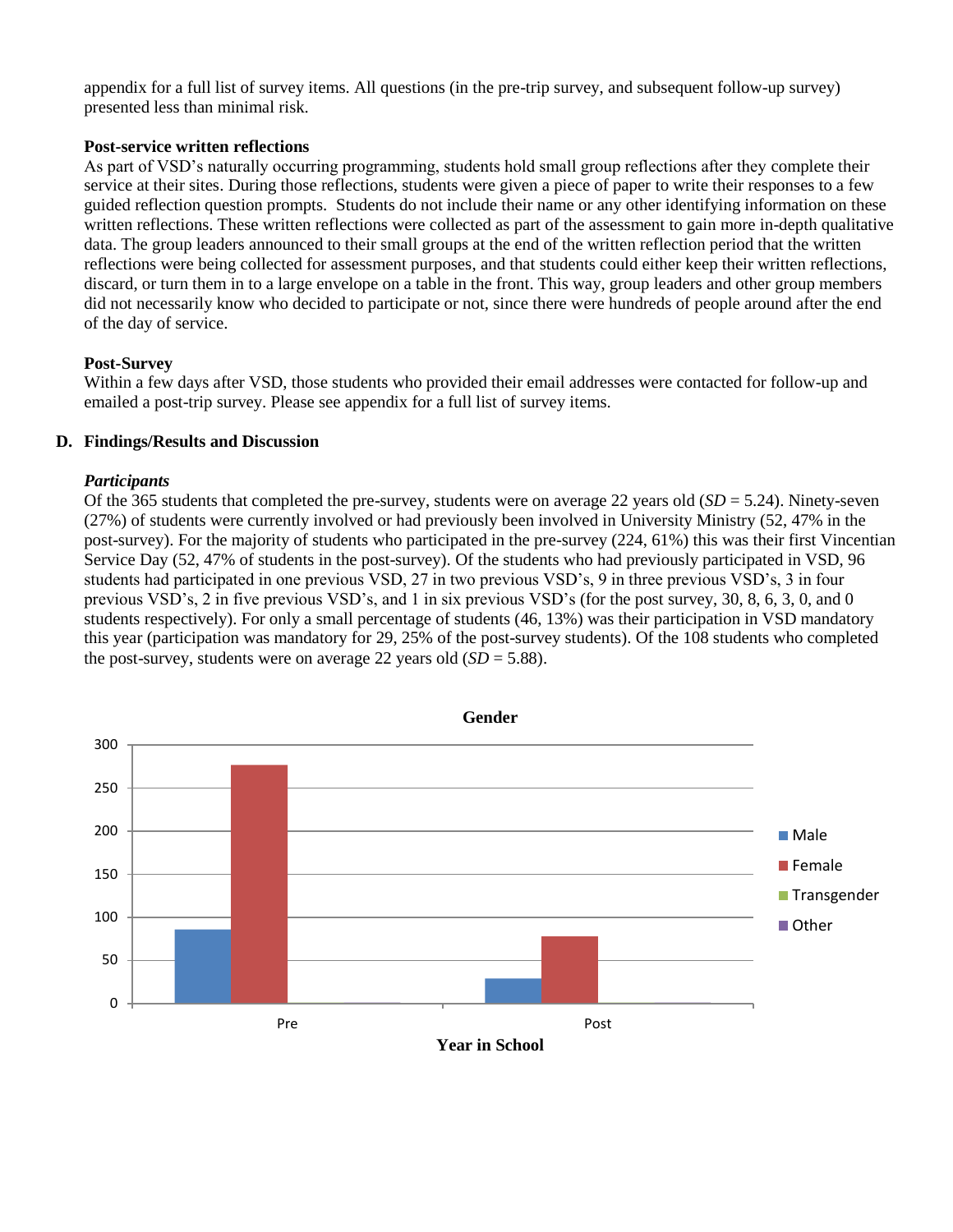

#### *Results*

Overall, students scored fairly high on their commitment to social justice and mission affinity on their pre- and posttest measures. In addition, students reported that they were most aware of themes of Vincentian values and St. Vincent de Paul during the morning program. Since students developed unique self-generated identity keys, we had the opportunity to do matched comparisons and link students' data between the pre- and the post-survey. Using this type of analysis, there was one significant finding: a significant positive increase on students' awareness of St. Vincent de Paul's commitment to the poor after participating in VSD. We then aggregated students' data to look at overall average increases (non-matched) from pre- to post-survey and found significant positive increase across a number of scales and items after participation in VSD:

- Students' overall commitment to social justice (4 item scale)
- Students' awareness of St. Vincent de Paul's commitment to the poor
- Students' awareness of DePaul University's commitment to service
- Students' knowledge of where to go to get more engaged in service at DePaul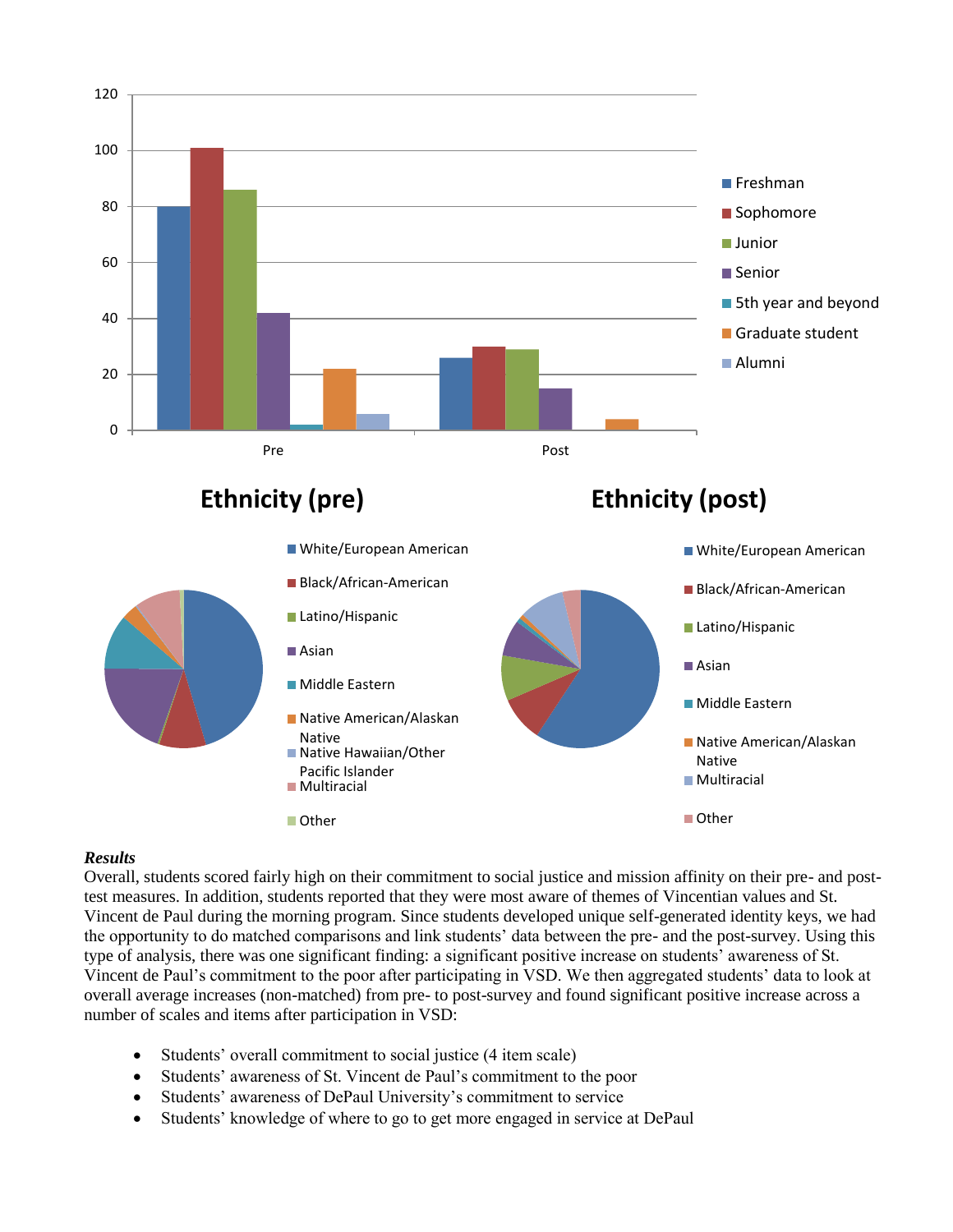Effect sizes were also calculated between pre- and post-test average scores to determine the strength of the change after participation in VSD. Please see the tables below for more details.

**Students' commitment to social justice:** A set of 4 items were used from Miller and colleagues (2009) social justice commitment subscale to assess students' "choice-content goals or intentions to engage in social justice advocacy in the future" (p. 500). Overall, students scored relatively high on both the pre- and post-survey on their commitment to social justice. In addition, there was a significant positive average increase from pre- to post-survey for students overall commitment to social justice after participating in VSD. Small positive effects were found between the preand post-survey for one items (#3), with a medium positive effect found for one item (#1), and a small negative effect found for another item (#2).

Miller, M. J., Sendrowitz, K., Connacher, C., Blanco, S., de La Pena, C. M., Bernardi, S., & Morere, L. (2009). College students' social justice interest and commitment: A social-cognitive perspective. *Journal of Counseling Psychology*, *56*(4), 495.

|                                  | Pre-Survey    |                  | Post-Survey                |                  |
|----------------------------------|---------------|------------------|----------------------------|------------------|
| Scale/item                       | Mean* $(SD)$  | $\boldsymbol{N}$ | Mean* $(SD)$               | $\boldsymbol{N}$ |
| <b>Social Justice Commitment</b> | 3.22 $(0.56)$ | 361              | 3.38 $(0.53)$ <sup>*</sup> | 102              |
| Item 1                           | 2.94(0.74)    | 362              | 3.59 $(0.50)^c$            | 102              |
| Item 2                           | 3.33 $(0.61)$ | 362              | 3.15 $(0.75)^{b}$          | 102              |
| Item 3                           | 3.17 $(0.69)$ | 361              | 3.45 $(0.57)^a$            | 102              |
| Item 4                           | 3.43 $(0.61)$ | 362              | 3.32 $(0.69)$              | 102              |

 *Note*. \*Scale is a 1 to 4 point Likert-type scale. Positive means or better are bolded †Significant average (non-matched) *increase* from pre- to post-survey <sup>a</sup>Small *positive* effect found, indicating an *increase* from pre- to post-survey <sup>b</sup>Small *negative* effect found, indicating a *decrease* from pre- to post-survey <sup>c</sup>Medium *positive* effect found, indicating an *increase* from pre- to post-survey

#### *Frequency for Individual Scale Items*

| Social Justice Commitment (Pre)                                   |                                                                                                                                                                                                          |    |            |           |
|-------------------------------------------------------------------|----------------------------------------------------------------------------------------------------------------------------------------------------------------------------------------------------------|----|------------|-----------|
| Items                                                             | $1*$                                                                                                                                                                                                     |    |            |           |
|                                                                   |                                                                                                                                                                                                          | Ч  | 171        | 178       |
| I have a plan of action for ways I will remain or become involved | 10                                                                                                                                                                                                       | 81 | 193        | -78       |
| in service activities over the next year.                         |                                                                                                                                                                                                          |    |            |           |
|                                                                   |                                                                                                                                                                                                          | 13 | <b>203</b> | -141      |
|                                                                   | h                                                                                                                                                                                                        | 41 | 198        | -116      |
|                                                                   | 1. In the future, I intend to engage in service activities.<br>2.<br>3. I think engaging in service activities is a realistic goal for me.<br>4. I am fully committed to engaging in service activities. |    |            | Frequency |

*Note*. \*1 = *strongly disagree*, 2 = *disagree*, **3 =** *agree***, 4 =** *strongly agree*

#### *Frequency for Individual Scale Items*

| Social Justice Commitment (Post) |                                                                       | Frequency |    |    |    |  |
|----------------------------------|-----------------------------------------------------------------------|-----------|----|----|----|--|
|                                  | Items                                                                 | 1∗        |    |    |    |  |
| 1.                               | In the future, I intend to engage in service activities.              |           |    | 42 | 60 |  |
| 2.                               | I have a plan of action for ways I will remain or become involved     |           | 22 | 43 | 37 |  |
|                                  | in service activities over the next year.                             |           |    |    |    |  |
|                                  | 3. I think engaging in service activities is a realistic goal for me. |           | 4  | 48 | 50 |  |
|                                  | 4. I am fully committed to engaging in service activities.            |           | 13 | 43 | 46 |  |

*Note*.  $*1 =$  *strongly disagree,*  $2 =$  *disagree,*  $3 =$  *agree,*  $4 =$  *strongly agree* 

**Students' mission affinity:** A set of 14 items were developed by VSCO to assess students' mission affinity related to their experience with VSD. Nine of the items were given during both the pre- and post-survey to assess a change in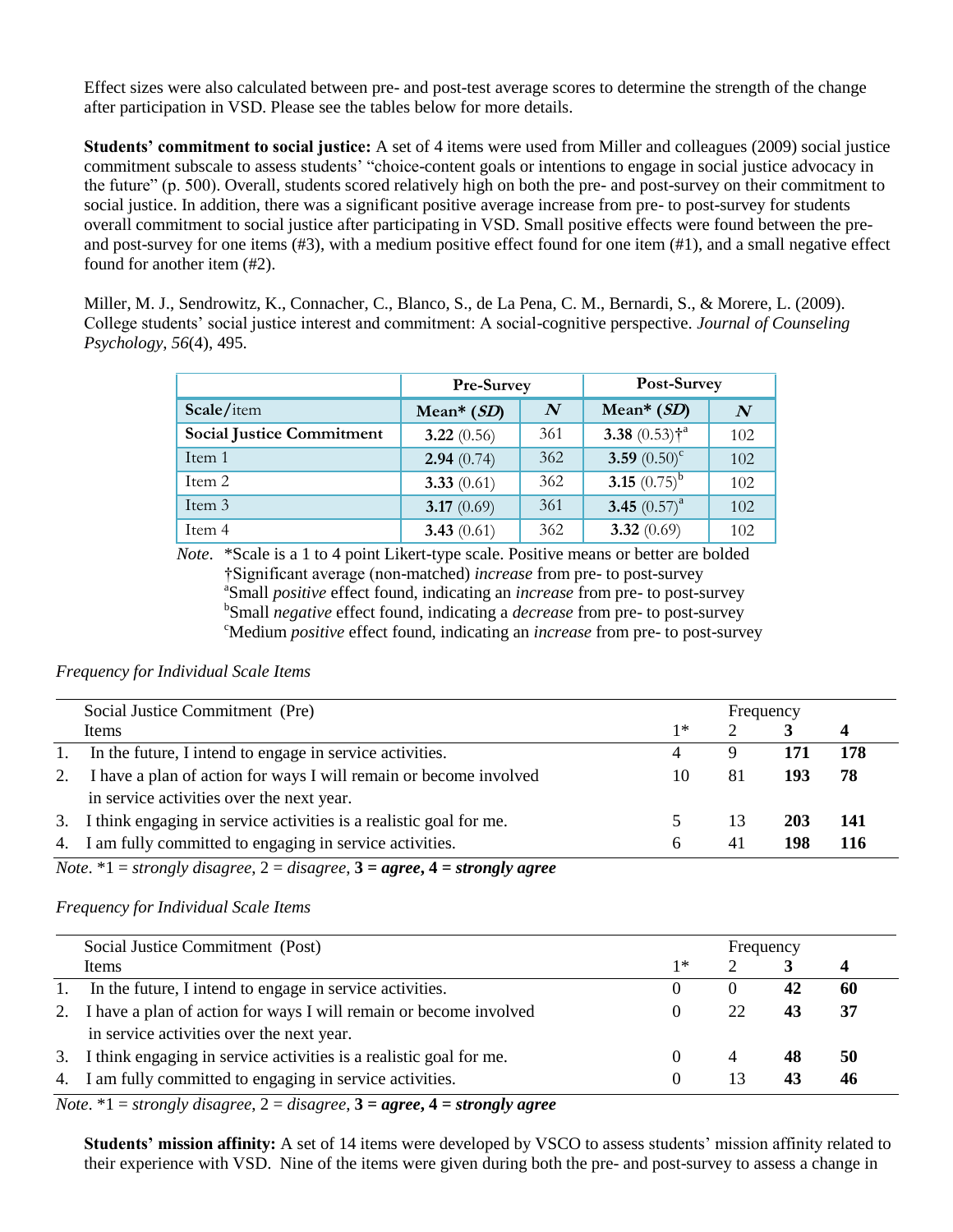scores over time, while 5 items were only given during the post-survey to assess the students' perceptions of their experience with VSD. Overall, students' mission affinity was fairly high when assessed both during the pre- and postsurvey. Students' awareness of St. Vincent de Paul's commitment to the poor significantly increased when linking students' scores between the pre- and post-survey, as well as looking at the overall differences in students' averages. In addition, when exploring differences in students' overall averages between the two time points, students' indicated a significant increase in their awareness of Vincent de Paul's commitment to service, as well as the knowledge of where to go to get more engaged in service at DePaul after participating in VSD. Effect sizes were also calculated to assess the strength of the change between time points, indicating a small effect across multiple items (e.g., 1, 2, & 8).

|           | Pre-Survey    |                  | Post-Survey                            |          |  |
|-----------|---------------|------------------|----------------------------------------|----------|--|
| Item      | Mean* $(SD)$  | $\boldsymbol{N}$ | Mean* $(SD)$                           | $\bm{N}$ |  |
| Item 1    | 3.43 $(0.61)$ | 362              | 3.68 $(0.55)$ ; $\dagger$ <sup>a</sup> | 102      |  |
| Item 2    | 3.54 $(0.57)$ | 362              | 3.67 $(0.49)$ <sup>*</sup>             | 102      |  |
| Item 3    | 3.63 $(0.54)$ | 362              | 3.68 $(0.49)$                          | 102      |  |
| Item 4    | 3.58 $(0.56)$ | 362              | 3.56 $(0.62)$                          | 102      |  |
| Item 5    | 3.34(0.63)    | 361              | 3.37 $(0.66)$                          | 100      |  |
| Item 6    | 3.51 $(0.56)$ | 361              | 3.46 $(0.63)$                          | 101      |  |
| Item 7    | 3.48 $(0.56)$ | 362              | 3.45 $(0.71)$                          | 102      |  |
| Item 8    | 2.98(0.80)    | 362              | 3.34 $(0.68)$ <sup>*</sup>             | 102      |  |
| Item 9    | 3.41 $(0.58)$ | 362              | 3.42 $(0.72)$                          | 102      |  |
| Item $10$ |               |                  | 3.42 $(0.67)$                          | 102      |  |
| Item 11   |               |                  | 3.41 $(0.68)$                          | 100      |  |
| Item 12   |               |                  | 3.43 $(0.70)$                          | 101      |  |
| Item 13   |               |                  | 3.23 $(0.85)$                          | 100      |  |
| Item 14   |               |                  | 3.53 $(0.61)$                          | 100      |  |

*Note*. \*Scale is a 1 to 4 point Likert-type scale. Positive means or better are bolded ‡Significant average (matched) *increase* from pre- to post-survey †Significant average (non-matched) *increase* from pre- to post-survey a Small *positive* effect found, indicating an *increase* from pre- to post-survey

# *Frequency for Individual Scale Items*

|    | Mission Affinity (Pre)                                                                                                                                   |      | Frequency      |     |            |
|----|----------------------------------------------------------------------------------------------------------------------------------------------------------|------|----------------|-----|------------|
|    | Items                                                                                                                                                    | $1*$ | 2              | 3   | 4          |
|    | 1. I am <b>aware</b> of St. Vincent DePaul's commitment to the poor.                                                                                     | 4    | 11             | 173 | 174        |
| 2. | I am <b>aware</b> of DePaul University's commitment to service.                                                                                          | 4    | 2              | 152 | 204        |
| 3. | I am <b>proud</b> of DePaul University's commitment to community service.                                                                                | 3    | 2              | 121 | 236        |
| 4. | In my opinion, I feel that Vincentian Service Day reflects DePaul's value to<br>community service.                                                       | 3    | $\overline{4}$ | 135 | 220        |
| 5. | In my opinion, I feel that the administration and staff at DePaul are also<br>supportive of the commitment to community service                          | 4    | 18             | 189 | <b>150</b> |
| 6. | I feel that Vincentian Service Day provides awareness of how to get involved<br>with the greater Chicago community and its many nonprofit organizations. | 3    | 3              | 162 | 193        |
| 7. | I believe that Vincentian Service Day helps deepen our connection to the city of<br>Chicago.                                                             | 2    | 5              | 171 | 184        |
| 8. | I know where to get more engaged in service at DePaul.                                                                                                   | 15   | 73             | 177 | 97         |
| 9. | For me, Vincentian Service Day helps me feel connected with something larger<br>than myself.                                                             | 2    | 10             | 188 | 162        |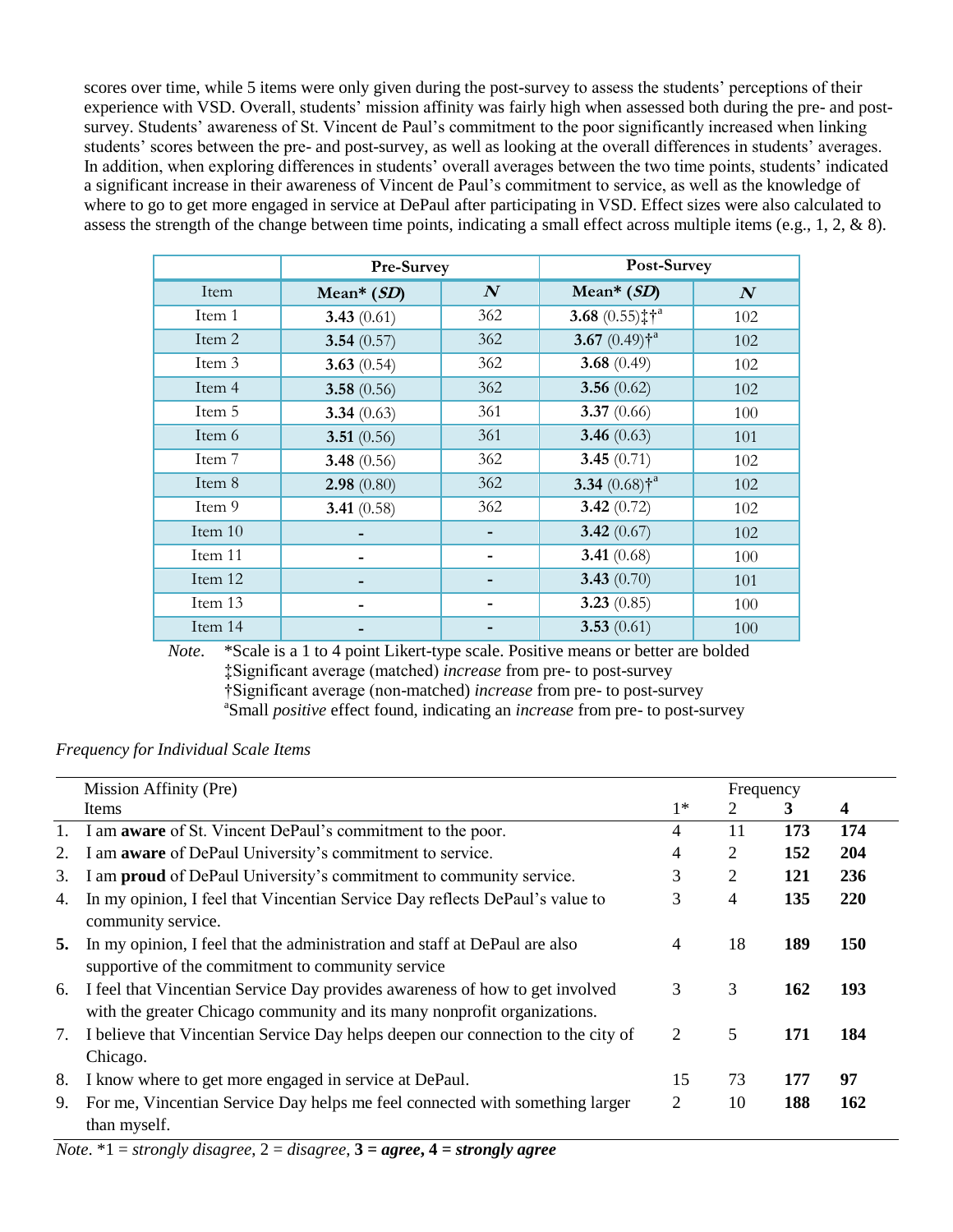# *Frequency for Individual Scale Items*

| Mission Affinity (Post) |                                                                                                                                                          |                  | Frequency      |    |    |
|-------------------------|----------------------------------------------------------------------------------------------------------------------------------------------------------|------------------|----------------|----|----|
|                         | Items                                                                                                                                                    | $1*$             | 2              | 3  | 4  |
| 1.                      | I am <b>aware</b> of St. Vincent DePaul's commitment to the poor.                                                                                        | $\mathbf{1}$     | $\mathbf{1}$   | 28 | 72 |
| 2.                      | I am <b>aware</b> of DePaul University's commitment to service.                                                                                          | $\boldsymbol{0}$ | 1              | 32 | 69 |
| 3.                      | I am proud of DePaul University's commitment to community service.                                                                                       | $\Omega$         | 1              | 31 | 70 |
| 4.                      | Vincentian Service Day reaffirmed for me how DePaul is a special school.                                                                                 | 1                | $\overline{4}$ | 34 | 63 |
| 5.                      | In my opinion, I feel that Vincentian Service Day reflects DePaul's value to<br>community service.                                                       | 1                | 7              | 46 | 46 |
| 6.                      | In my opinion, I feel that the administration and staff at DePaul are also<br>supportive of the commitment to community service.                         | $\Omega$         | $\tau$         | 41 | 53 |
| 7.                      | I feel that Vincentian Service Day provides awareness of how to get involved<br>with the greater Chicago community and its many nonprofit organizations. | 2                | 7              | 36 | 57 |
| 8.                      | I believe that Vincentian Service Day helps deepen our connection to the city of<br>Chicago.                                                             | 3                | 3              | 42 | 52 |
|                         | 9. I know where to get more engaged in service at DePaul.                                                                                                | 3                | 18             | 33 | 47 |
|                         | 10. For me, Vincentian Service Day helps me feel connected with something larger<br>than myself.                                                         | 1                | 3              | 38 | 58 |
|                         | 11. I learned on Vincentian Service Day how DePaul is involved in the greater<br>Chicago community and its many non-profit organizations.                | 1                | 9              | 46 | 46 |
|                         | 12. Vincentian Service Day made me feel connected to the mission of DePaul.                                                                              | 3                | 5              | 40 | 54 |
|                         | 13. I feel that Vincentian Service Day helps me feel connected to the DePaul<br>community.                                                               | 1                | $\overline{7}$ | 42 | 52 |
|                         | 14. I feel that Vincentian Service Day helps me feel connected to the greater Chicago<br>community.                                                      | 2                | 5              | 44 | 51 |

*Note*. \*1 = *strongly disagree*, 2 = *disagree*, **3 =** *agree***, 4 =** *strongly agree*

# **Advancement Toward Learning Outcome:**

| <b>Number of Students</b>                                                                                                                         |     | <b>Number of Students with</b> |
|---------------------------------------------------------------------------------------------------------------------------------------------------|-----|--------------------------------|
| <b>Learning Outcome</b>                                                                                                                           |     | <b>Acceptable or Better</b>    |
| Assessed                                                                                                                                          |     | Performance                    |
| Students who participate in<br>Vincentian Service Day<br>(VSD) will describe a<br>connection between their<br>lives and the Vincentian<br>legacy. | 102 | 94                             |

#### *Qualitative results*

**Why Vincentian Service Day?** Multiple themes emerged from the reflective essays for why students felt DePaul sponsored and organized Vincentian Service Day. These responses mirrored what students reported in their open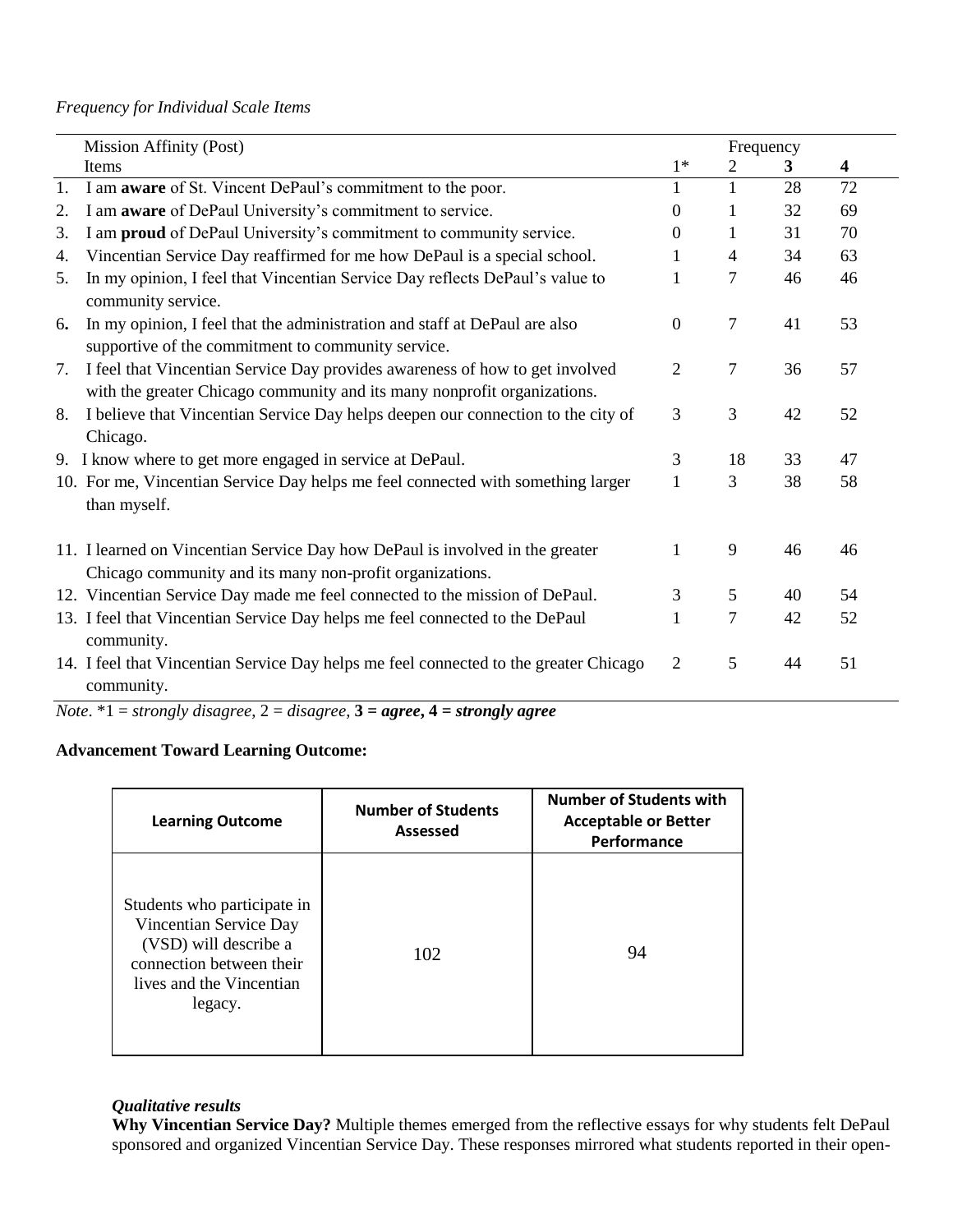ended questions at the end of their post-survey. The overwhelming majority of students felt that VSD's main goal was to help out the local community and to give back to greater Chicago.

*"To utilize our resources to help the community."*

*"To give back to the community that we are a part of"* 

A large number of students also saw VSD as a way for DePaul and students to live out the Vincentian mission and values, and to honor St. Vincent de Paul. Students also noted that VSD was important for creating a sense of community internally at DePaul, as well as to instill values of social justice and volunteering in DePaul students.

*"VSD is one day that embodies all of DePaul's values. Our community comes together to give back to others."*

*"It fits perfectly with the mission of DePaul, we are an urban university. We are all about giving back to our community, and the Vincentian mission is to care for the poor."*

*"Things like VSD are why I chose DePaul. We see a bigger picture and want to help/make a difference by walking the walk."*

A smaller but still significant number of students discussed that Vincentian Service Day was important for setting a good example to the greater Chicagoland community by promoting DePaul's name through positive pro-social interactions with the community. In addition, students also noted the importance of VSD for exposing DePaul students to the greater Chicago communities.

*"It's extremely important to learn throughout our city. This gives us an opportunity to visit different neighborhoods and learn about different parts of our city"*

*"Yes, it provides a good image of the University and those we help can understand our mission. It expands our impact outside of just campus."*

**DePaul pride:** Students were asked if VSD made them feel proud of DePaul University, and if VSD provided the overall student body with a sense of school pride, or "school spirit." The results of the qualitative analysis of the post-VSD open-ended reflections indicated that an overwhelming number of students agreed that it did. The majority of students elaborated that their pride came from seeing such a large number of people coming together to all participate in group service and give back to the community. Students also noted that they were proud to be able to fulfill the Vincentian legacy through participation VSD.

*"Seeing 1,600 students devote their Saturday morning to serving the community makes me a proud Blue Demon!"*

*"Yes, it's one of my favorite DePaul Traditions because it's so powerful to see how many people want to live a Vincentian life."*

*"Yes, explaining to the people of the community where we are from and why we are here made me feel proud."*

A smaller number of students commented on the uniqueness of DePaul, and DePaul's Vincentian mission, and how this and DePaul's sponsorship of VSD translated into their pride of their university.

*"Yes, absolutely! Not every school would put something like this together, but my school makes it a priority. We have an amazing reputation in this great city because we give so much to it, and I'm deeply honored to be a part of it."*

*"Yes, it provides us with unique traditions that other schools do not possess."*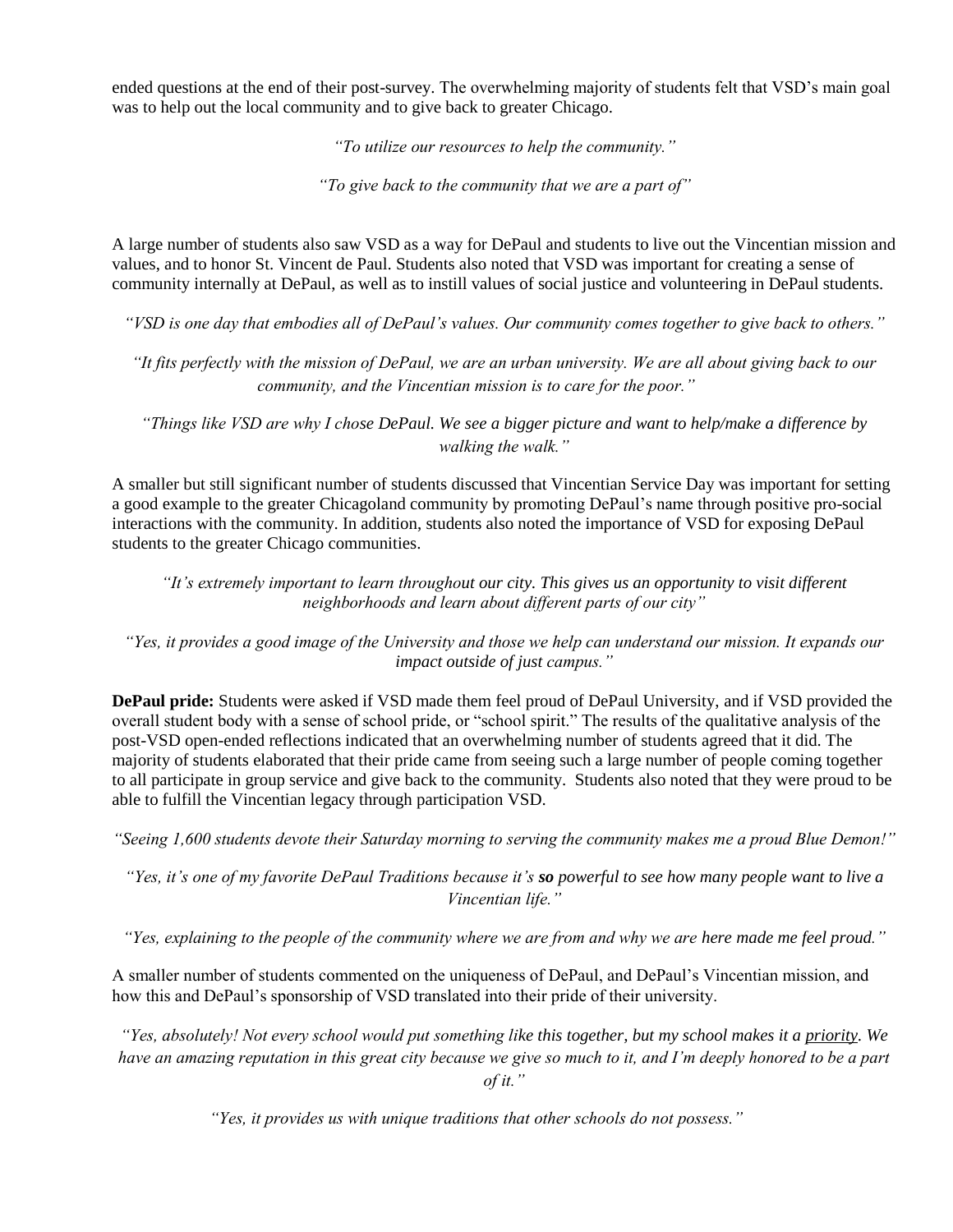Lastly, a small but still notable number of students provided useful critical feedback about whether VSD provides a sense of school pride. Pride for DePaul through VSD was dampened by the fact that there were still so many (almost 90%) of the rest of DePaul's staff, faculty, and student body who did not participate in VSD. Another common criticism was that this day of service should be done more frequently or more often.

*"Kind of, I would feel more school pride if more than 10% of the student body showed up."*

*"No, because it's only one day out of 365 days."*

Overall, students described their experience with VSD as fun, partly because of the opportunity to social with current friends and to meet new people. Students also enjoyed learning about the greater Chicago communities, as well as specific social issues through their participation in VSD.

*"I gained a sense of the Garfield Park Community, and how Ujima Gardens brings people together."*

*"I learned about an aspect of Chicago I never knew about."*

*"I will look for solutions to the problems I was presented with today."*

**Incorporating Vincentian identity into VSD:** We were interested also in knowing how effectively VSCO staff incorporated our Vincentian identity into VSD. Therefore, in the post-survey, we asked students to reflect on how much they noticed references to Vincentian themes or St. Vincent de Paul during various parts of the VSD program. Some references to Vincentian themes or St. Vincent de Paul were noticed across most of the day, although the most references were observed during the morning program.

| I noticed references to Vincentian themes or<br>St. Vincent de Paul during |    | None = $1 \mid$ Some = $2 \mid$ A lot = $3 \mid$ Average |    |      |
|----------------------------------------------------------------------------|----|----------------------------------------------------------|----|------|
| Promotion and/or marketing of Vincentian Service Day                       |    | 48                                                       | 42 | 2.35 |
| Morning program                                                            | 6  | 29                                                       | 64 | 2.59 |
| Festival on the quad                                                       | 20 | 50                                                       | 26 | 2.06 |
| Reflection after service                                                   | 19 | 32                                                       | 46 | 2.28 |

#### *Discussion*

o How, if at all, did the results surprise you?

While we plan VSD with explicit attention to mission affinity and awareness of St. Vincent de Paul, we were surprised by the extent to which participation in the service day resulted in students' affinity with mission and connection to St. Vincent de Paul and DePaul's commitment to service and the poor. In the written reflections, there was more acknowledgement than expected that service day is a unique DePaul experience. Students wrote about a real sense of ownership over DePaul's commitment to service by saying that other schools do not devote a day to service, when in fact many schools do. This shows that DePaul students truly identify with the mission and gives them a sense of school pride. We were pleased with how students noticed Vincentian themes that were underscored in the VSD promotion, morning program, and post-service reflection and will continue to find ways to intentionally imbed Vincentian awareness into all aspects of the day. Finally, we were also pleased by students' criticisms that were founded on Vincentian principles. For example, some students were disappointed that VSD only occurs once a year or that not enough students participate in the day.

o What does this project contribute to the field or the Division of Student Affairs?

This project contributes rich insight into how mission affinity and education linked to our university's heritage can be impactful if programming is structured intentionally. It provides insight into which types of events unite our diverse student population and from where our students draw school pride. As well, given DePaul Vision 2018's explicit attention to enriching the student educational experience through community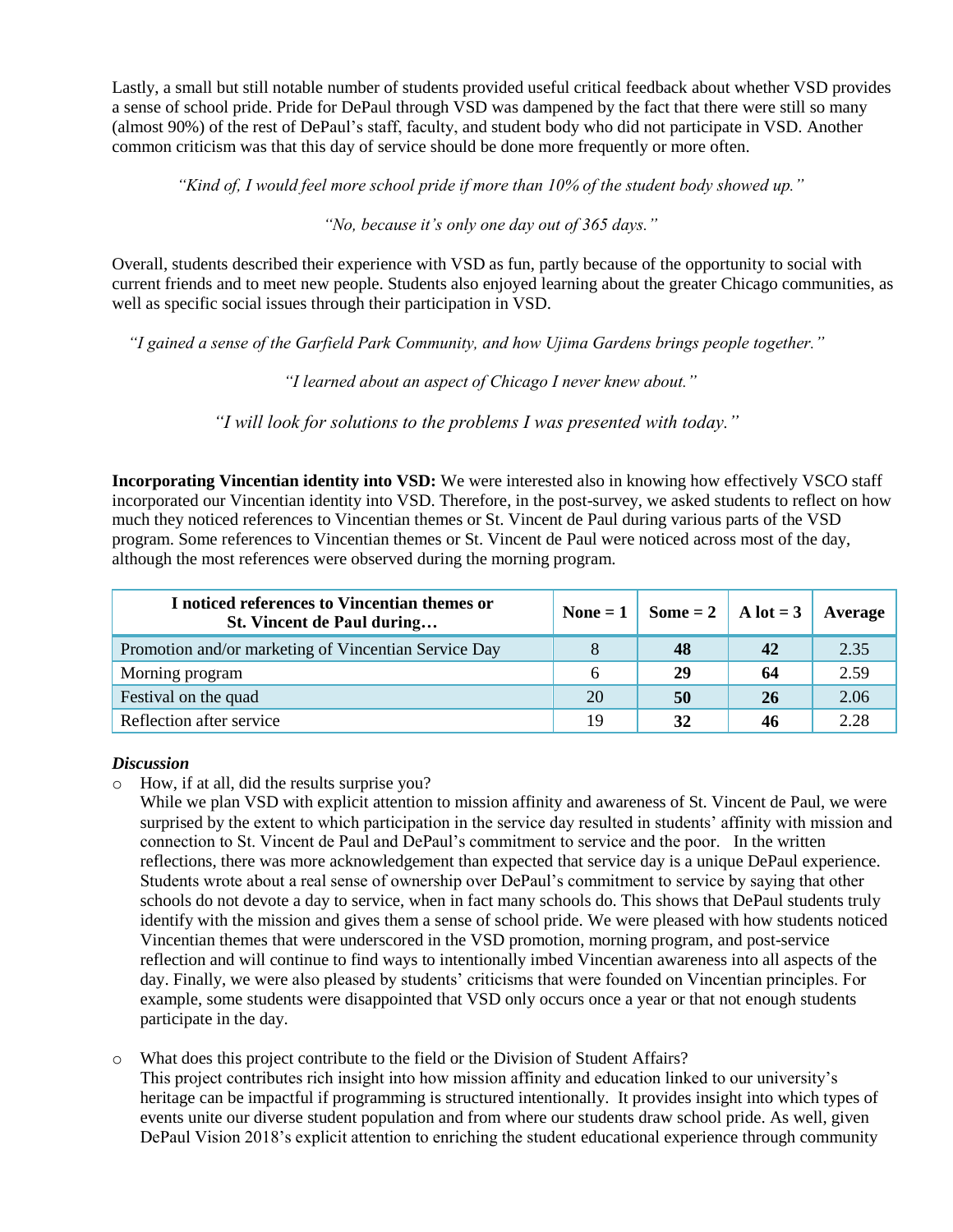engagement in Chicago and strengthening our Vincentian identity, this project illuminates strategies for planning, engagement, and assessment to help advance DePaul's mission.

#### *Challenges & limitations*

One aspect of this assessment that was particularly useful was building the pre-survey into the registration process. This is the first year we implemented the pre-survey and it resulted in a fairly large sample size for the pre-survey.

One limitation to this assessment is that students self-selected to participate or are required to participate another department's requirements. Further analyses may explore the difference in outcomes between students who chose to participate versus those who were required to participate because of other program requirements. Ideally, if VSCO staff would like to know whether participation in VSD causes any changes in students, then the best evaluation design would be one in which college students are randomly assigned to participate in VSD or in a control group. Then, students would complete an evaluation survey before and after VSD.

One specific challenge with this assessment was the use of a self-generated unique identity key. Although the creation of this key allowed the collection of minimally identifying information and the potential to link across time, many students had difficulty following the directions to create the identity key both at the pre- and postsurvey. Therefore, it took a significant amount of time to search through the data to look for typos, and using other relevant student demographic information, to link data that may not have been linked due to students' errors in generating the key. Therefore, there may be some data that would have been usable, for our matched pre- and post-survey analysis, but was unable to be included (i.e., due to significant typos or other errors which made manually linking the data impossible).

Additionally, we are always striving to develop quality service projects that offer the best learning experience for students because we are aware that student experience on VSD is directly informed by the community organization with whom they volunteer. However, for the purposes of this particular study we did not include this piece of information in our data collection. Students who have a positive experience on VSD are more likely to participate in reflection and complete surveys. Therefore, there may be valuable criticism from volunteers for improving VSD that was never reported by the volunteers. If this study is repeated or expanded, it may be useful to have focus groups with students who had service experiences that did not go as planned due to any disorganization with the community organization.

#### **E. Implications**

#### *Future actions to improve learning or engagement*

Noting that a host of students participated in VSD and do not have a plan on how to continue their service involvement, more attention to assisting students with that plan development could be integrated. As well, the post- VSD festival scored the lowest in terms of mission affinity/knowledge of St. Vincent de Paul. More strategies to address this challenge could be integrated in festival preparation and implementation.

#### *Implications for other departments and/or student affairs*

Findings from this project can help shape strategies for departments that engage in one time/one day servicelearning programming with students. As well, this experience can be noted as an effective practice for mission affinity and education, along with positive impact on student commitment to service.

#### *Sharing results with participants and other key stakeholders*

The assessment results will be shared internally with the VSCO, University Ministry, and Student Affairs staff, as well as student leaders and VSD collaborators. In addition, the results will be used throughout the program curriculum development process for the coming academic year. Key results will be shared with VSD student leaders during VCSO's Vincentians in Action training and formation.

IRB approval was not obtained for this assessment project, therefore the results from this assessment will not be disseminated beyond writing the department assessment report.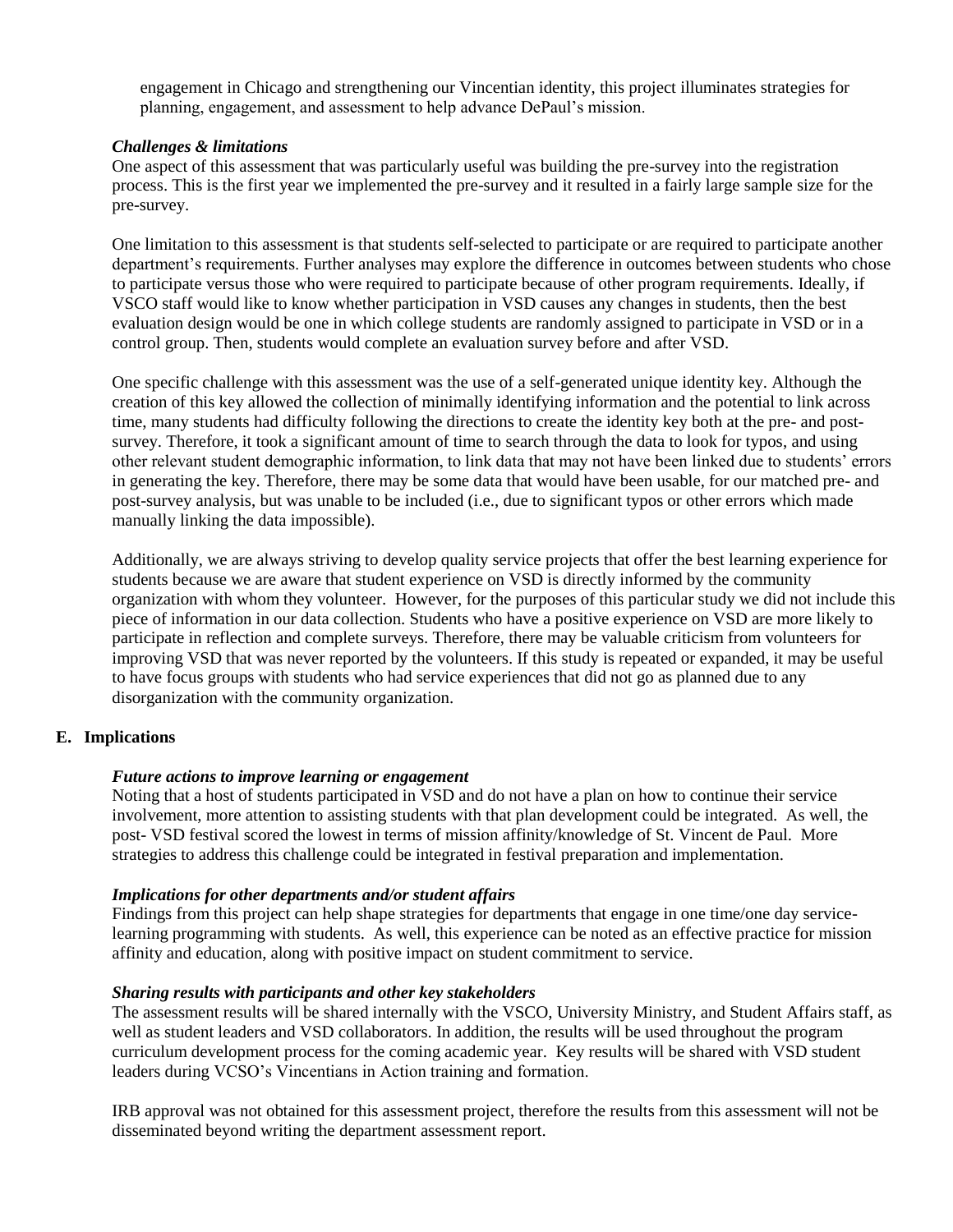#### *Follow-up studies and future projects*

In addition, although this assessment included both a pre- and a post-test, longitudinal analyses may be useful for future assessments to explore if positive outcomes are maintained over time, as this tends to be an issue with short-term service opportunities.

Although a majority of the responses were positive, there were still a small handful of students' open-ended reflections that were critical of VSD. These included: negative impact of one time service events; the disorganization at community organizations; the small percentage of DePaul students who participate; and the obligatory attendance for some organizations. A deeper analysis into these negative responses may provide valuable feedback to help improve the experience for more students.

Lastly, it may be useful to analyze the other themes that emerged in the qualitative written reflections to inform future planning and assessment. These themes include: meeting new people; getting information from the site for continued service; service contributing to academic learning; and feelings of self-reported empowerment.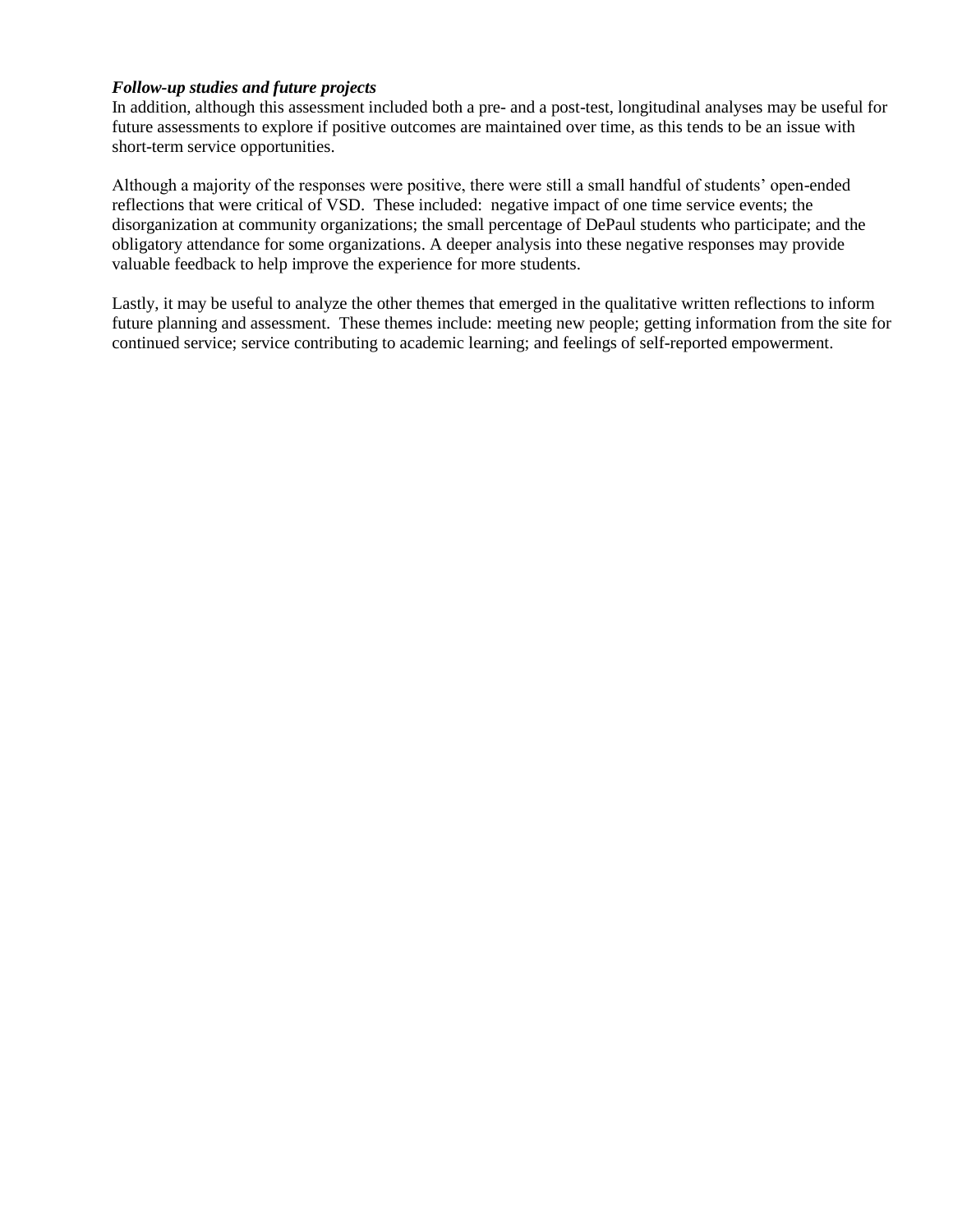Appendix

# **VSD Survey Pre 2013-2014**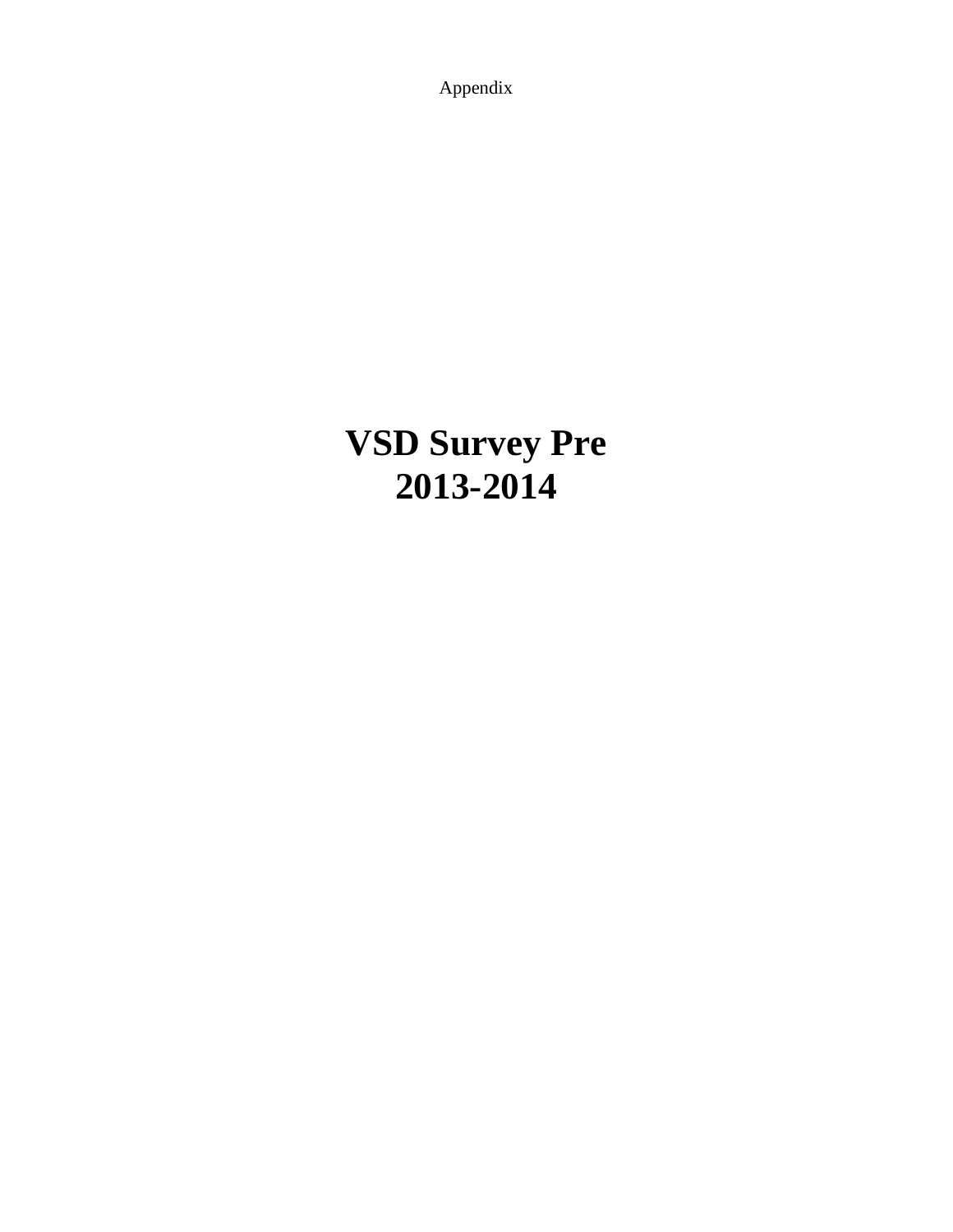# **Generation of unique identity key:**

We will have you generate your own unique identity key to track the impact of your participation in a DePaul service day over time. This way, if you take this survey in the future, we will be able to prompt you to generate the same key, and you will not need to remember it. Only the study researchers will be able to link your responses with your personal information. Please follow the instructions below to generate your unique identity key and USE ALL CAPS.

- **1.** What are the last two letters of your last name? (i.e., Smith: TH)
- **2.** What is the day you were born? (i.e., 16)
- **3.** What are the first two letters of the city you were born? (i.e., Chicago: CH)
- **4.** What are the first two letters of your middle name? (i.e., Leigh: LE)
- **5.** If you do not know one of the answers, please just insert a question mark (i.e., ??). You should ultimately have 8 digits, IN ALL CAPITAL LETTERS.
- **6.** Ex: **TH16CHLE** (if you do not know the city you were born, it would look like: TH16??LE)

# **Please create your unique identify key using the method described above:**

**Your unique identity key:**

# **Email collection to ask you to participate again in the future:**

Thank you for participating in our study! We may want to contact you again in the future to participate in this survey again. If this is okay with you, we would appreciate having your email address so that we can contact you in the future, and our next contact will be in about a year. Even if you give us your email now, you are in no way obligated to participate in the future (you can always ignore our emails or ask to be taken off of our list). We also will not share your email with anyone and will only use it to contact you again, probably in about a year, to see if you would like to participate again. You can still participate in this study now even if you don't want to give us your email or don't want us to contact you again.

# **Yes, you can contact me in the future though I understand I am under no obligation to respond or participate.**

Email:

 $\square$  No, I would rather not give you my email.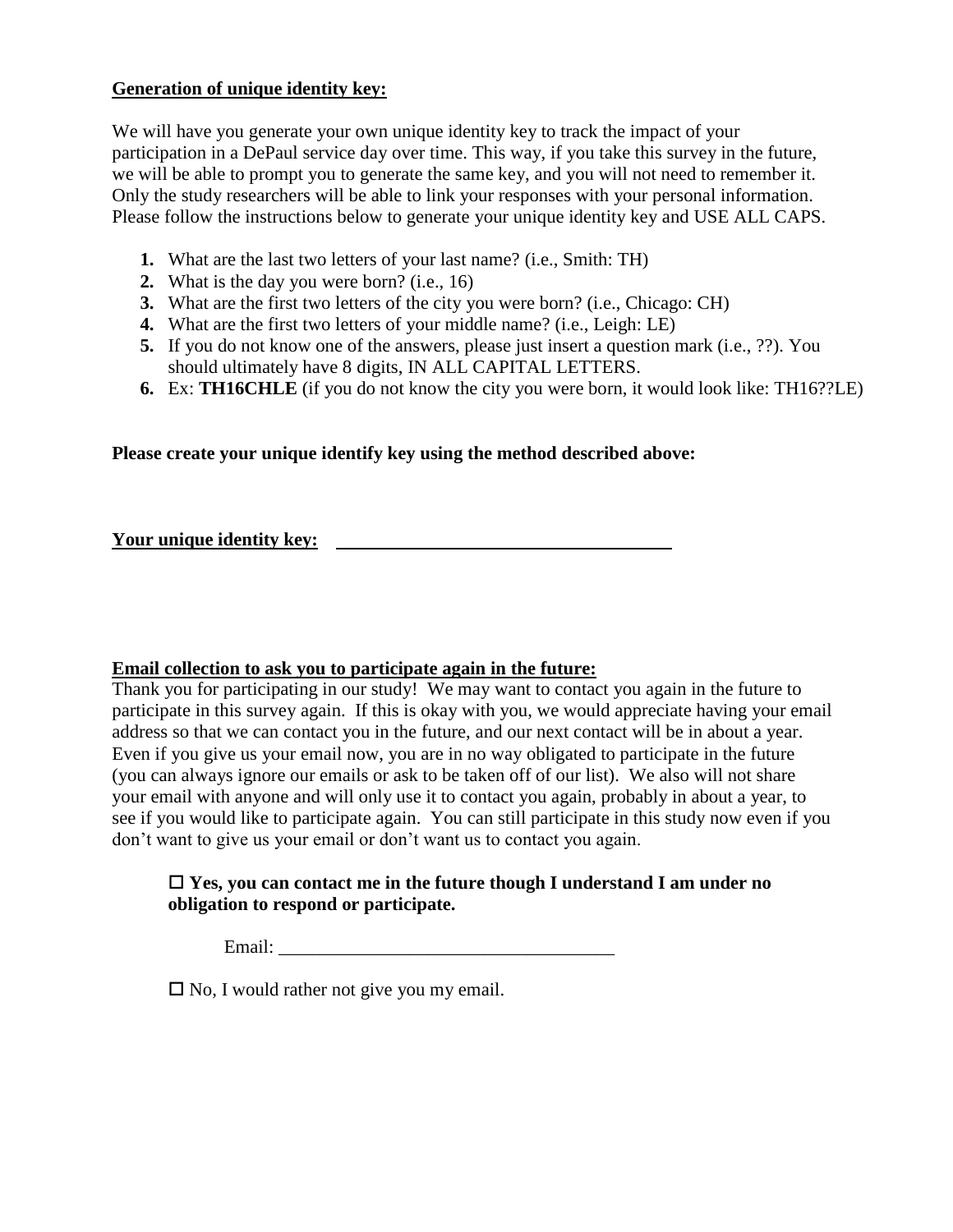**Have you been involved, or are currently involved in any University Ministry Student Organizations or programs?**

| $O$ Yes | $O$ No |
|---------|--------|
|---------|--------|

# **Is this your first Vincentian Service Day?**

O Yes O No **If no, how many have you previously**  participated in?

| Is your participation in Vincentian Service Day mandatory this year? |  |  |
|----------------------------------------------------------------------|--|--|
|                                                                      |  |  |

O Yes O No

Other (please specify):

\_\_\_\_\_\_\_\_\_\_\_\_\_\_\_\_\_\_\_\_\_\_\_\_\_

# **Please indicate your gender:**

- O Female
- O Male
- O Transgender

**How old are you?** Please tell us in years:

What year are you in your academic program at DePaul?

**What is your ethnicity?** *(Please check all that apply)***:**

- Black / African-American
- Asian
- $O$  Hispanic / Latino
- O Middle Eastern
- O Native American / Alaskan Native
- O Native Hawaiian/ Other Pacific Islander
- White / Caucasian
- O Multiracial
- Other (*please specify*): \_\_\_\_\_\_\_\_\_\_\_\_\_\_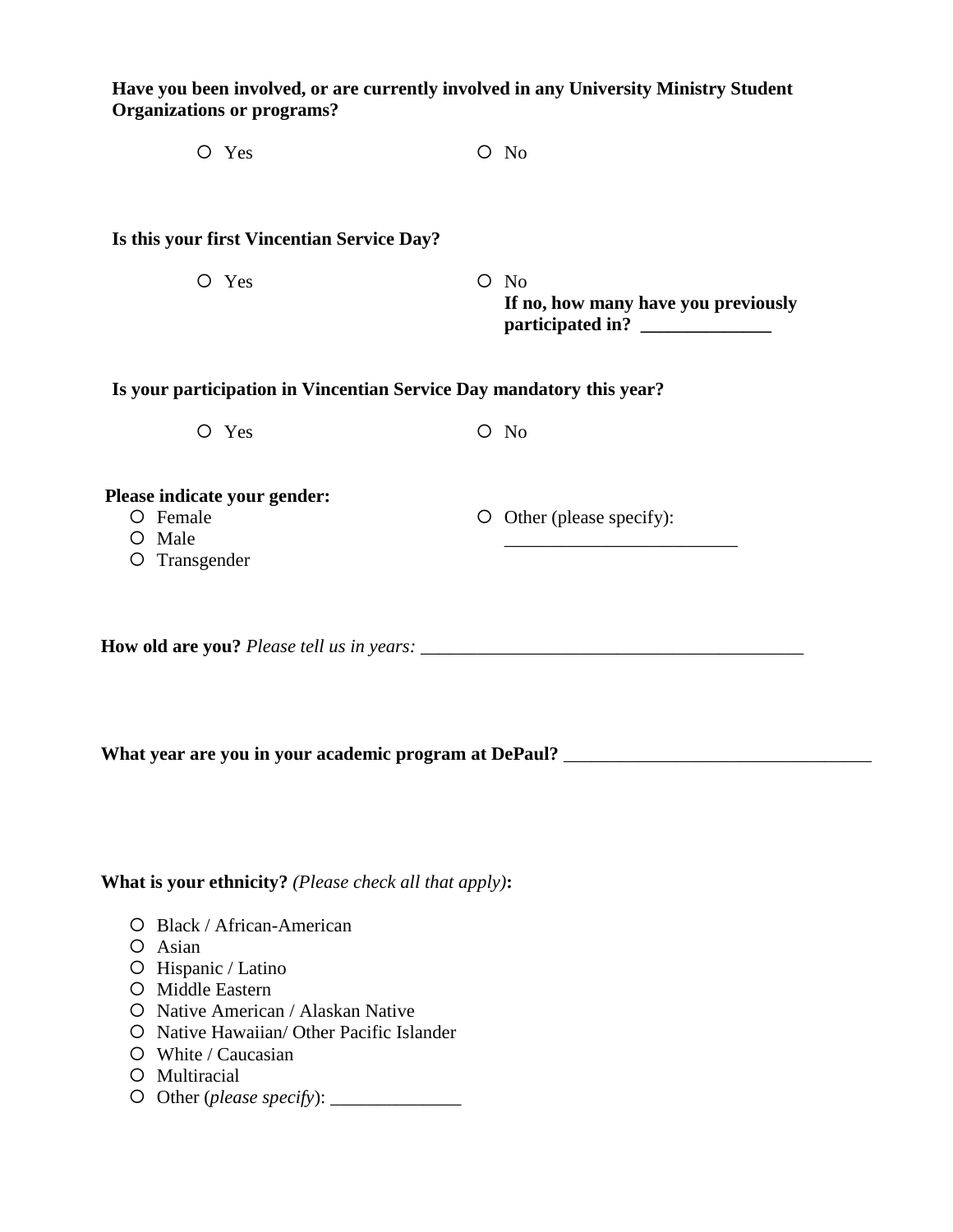**Directions: For each of the following statements, circle the choice that best indicates the extent of your agreement or disagreement as it describes your personal experience.**

**Your possible choices range from** *Strongly Disagree* **to** *Strongly Agree***. Please answer honestly, there are no right or wrong answers.**

|                                                                                                                   | <b>Strongly</b><br><b>Disagree</b> | <b>Disagree</b> | Agree | <b>Strongly</b><br>Agree |
|-------------------------------------------------------------------------------------------------------------------|------------------------------------|-----------------|-------|--------------------------|
| In the future, I intend to engage in service activities.                                                          |                                    |                 |       |                          |
| I have a plan of action for ways I will remain or<br>become involved in service activities over the next<br>year. |                                    | $\overline{2}$  |       |                          |
| I think engaging in service activities is a realistic<br>goal for me.                                             |                                    | $\overline{c}$  |       |                          |
| I am fully committed to engaging in service<br>activities.                                                        |                                    | ∍               |       |                          |

|                                                                                                                                                              | <b>Strongly</b><br><b>Disagree</b> | <b>Disagree</b>             | Agree | <b>Strongly</b><br>Agree |
|--------------------------------------------------------------------------------------------------------------------------------------------------------------|------------------------------------|-----------------------------|-------|--------------------------|
| I am <b>aware</b> of St. Vincent DePaul's commitment to<br>the poor.                                                                                         |                                    | $\overline{2}$              | 3     |                          |
| I am <b>aware</b> of DePaul University's commitment to<br>service.                                                                                           |                                    | 2                           | 3     |                          |
| I am <b>proud</b> of DePaul University's commitment to<br>community service.                                                                                 |                                    | $\overline{2}$              | 3     | $\overline{4}$           |
| In my opinion, I feel that Vincentian Service Day<br>reflects DePaul's value to community service.                                                           |                                    | 2                           | 3     |                          |
| In my opinion, I feel that the administration and<br>staff at DePaul are also supportive of the<br>commitment to community service.                          |                                    | $\mathcal{D}_{\mathcal{A}}$ | 3     |                          |
| I feel that Vincentian Service Day provides<br>awareness of how to get involved in the greater<br>Chicago community and its many nonprofit<br>organizations. |                                    | 2                           | 3     |                          |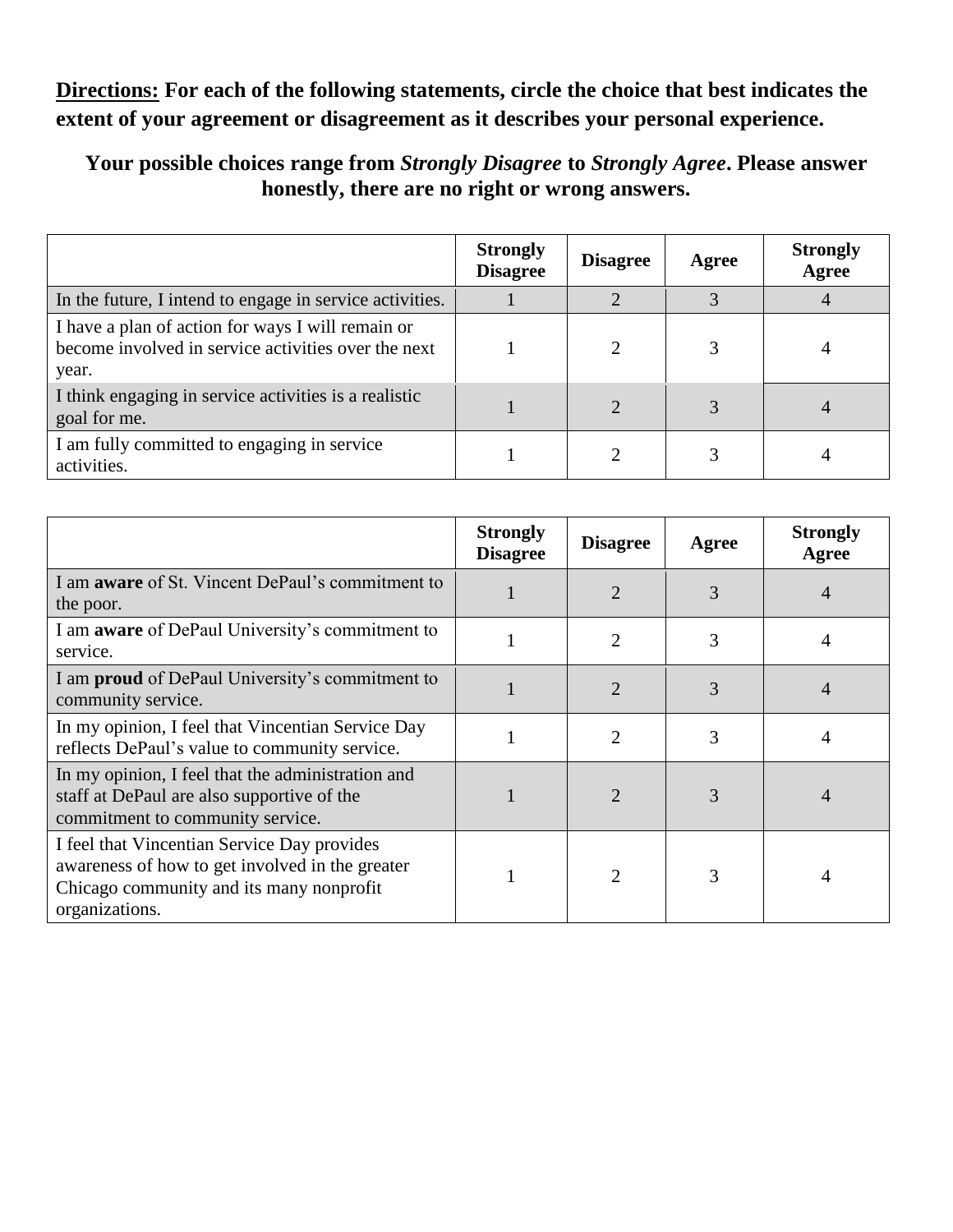# **Directions: For each of the following statements, circle the choice that best indicates the extent of your agreement or disagreement as it describes your personal experience.**

**Your possible choices range from** *Strongly Disagree* **to** *Strongly Agree***. Please answer honestly, there are no right or wrong answers.**

|                                                                                                     | <b>Strongly</b><br><b>Disagree</b> | <b>Disagree</b> | Agree | <b>Strongly</b><br>Agree |
|-----------------------------------------------------------------------------------------------------|------------------------------------|-----------------|-------|--------------------------|
| I believe that Vincentian Service Day helps DePaul<br>deepen our connection to the city of Chicago. |                                    | $\overline{2}$  |       |                          |
| I know where to go to get more engaged in service<br>at DePaul.                                     |                                    |                 |       |                          |
| For me, Vincentian Service Day helps me feel<br>connected with something larger than myself.        |                                    | $\bigcirc$      |       |                          |

# **In your opinion, why do you think DePaul has Vincentian Service Day?**

**(***please try to list at least 3 reasons***)**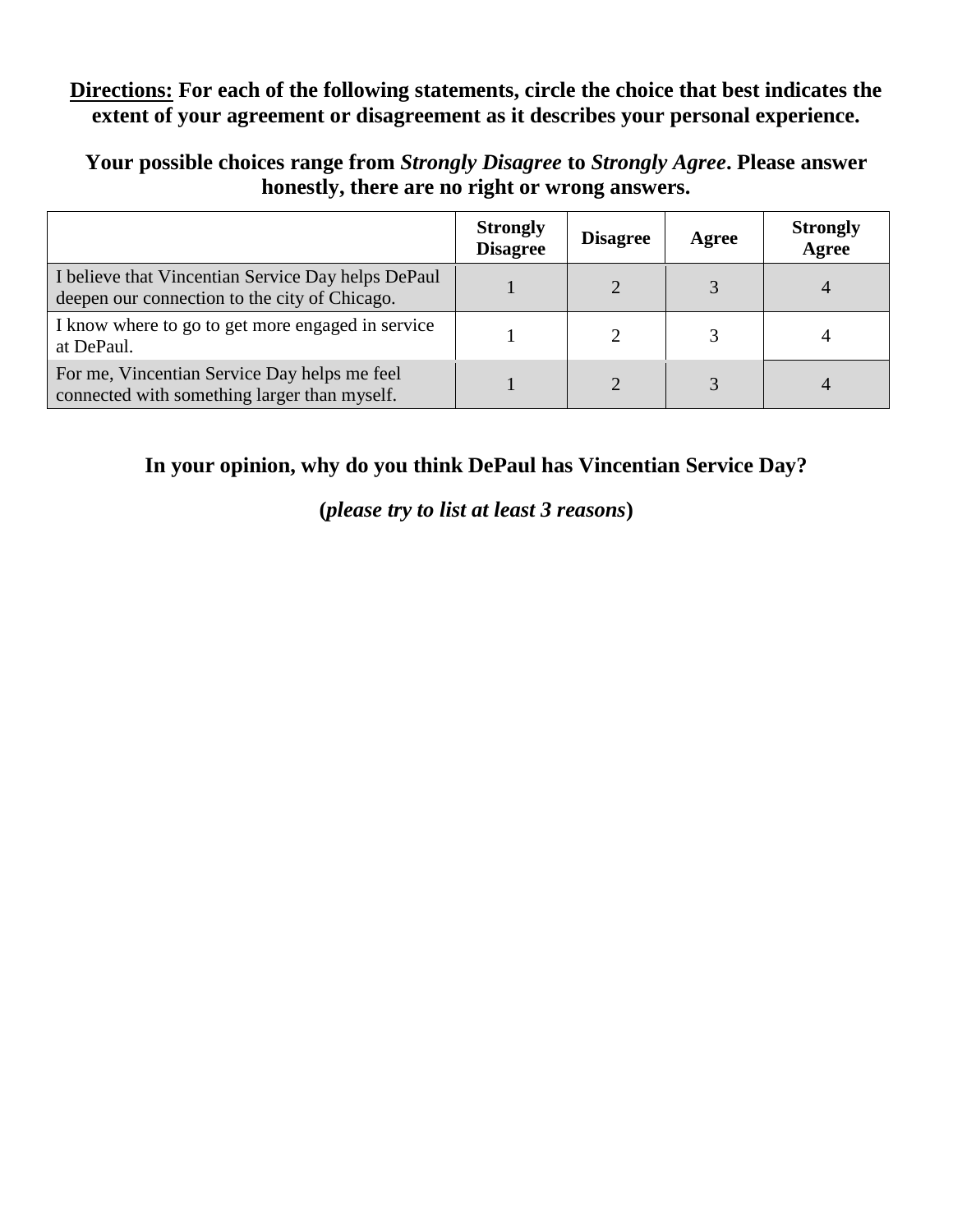**VSD Survey Post 2013-2014**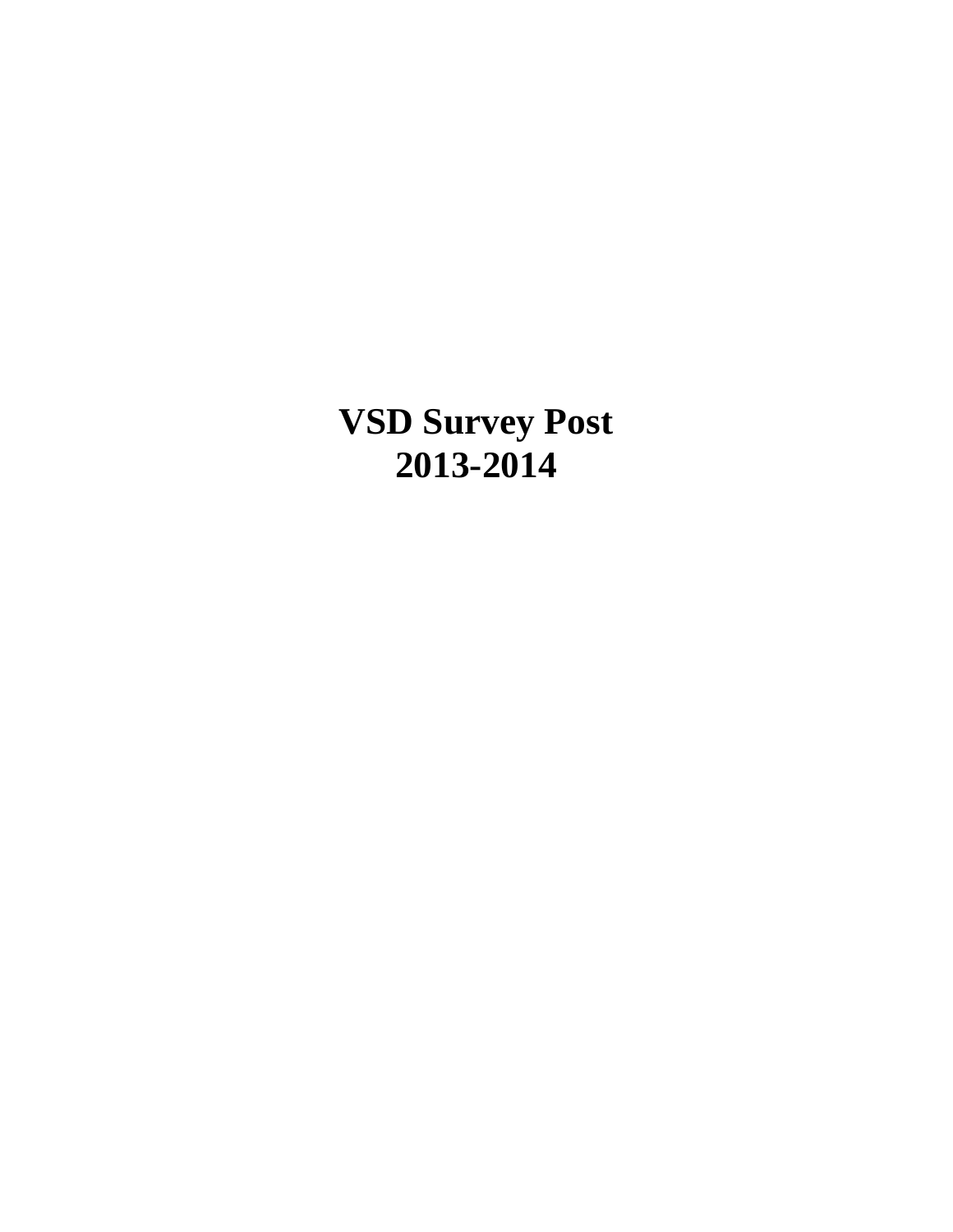# **Re-generation of unique identity key:**

# **When you took the pre-survey online you generated a unique identity key. In this post-survey you will be asked to generate the identical key. The instructions are repeated below:**

We will have you re-generate your own unique identity key to track the impact of your participation in a DePaul service day over time. This way, if you take this survey in the future, we will be able to prompt you to generate the same key, and you will not need to remember it. Only the study researchers will be able to link your responses with your personal information. Please follow the instructions below to generate your unique identity key and USE ALL CAPS.

- **7.** What are the last two letters of your last name? (i.e., Smith: TH)
- **8.** What is the day you were born? (i.e., 16)
- **9.** What are the first two letters of the city you were born? (i.e., Chicago: CH)
- **10.** What are the first two letters of your middle name? (i.e., Leigh: LE)
- **11.** If you do not know one of the answers, please just insert a question mark (i.e., ??). You should ultimately have 8 digits, IN ALL CAPITAL LETTERS.
- **12.** Ex: **TH16CHLE** (if you do not know the city you were born, it would look like: TH16??LE)

# **Please re-create your unique identify key using the method described above:**

**Your unique identity key:**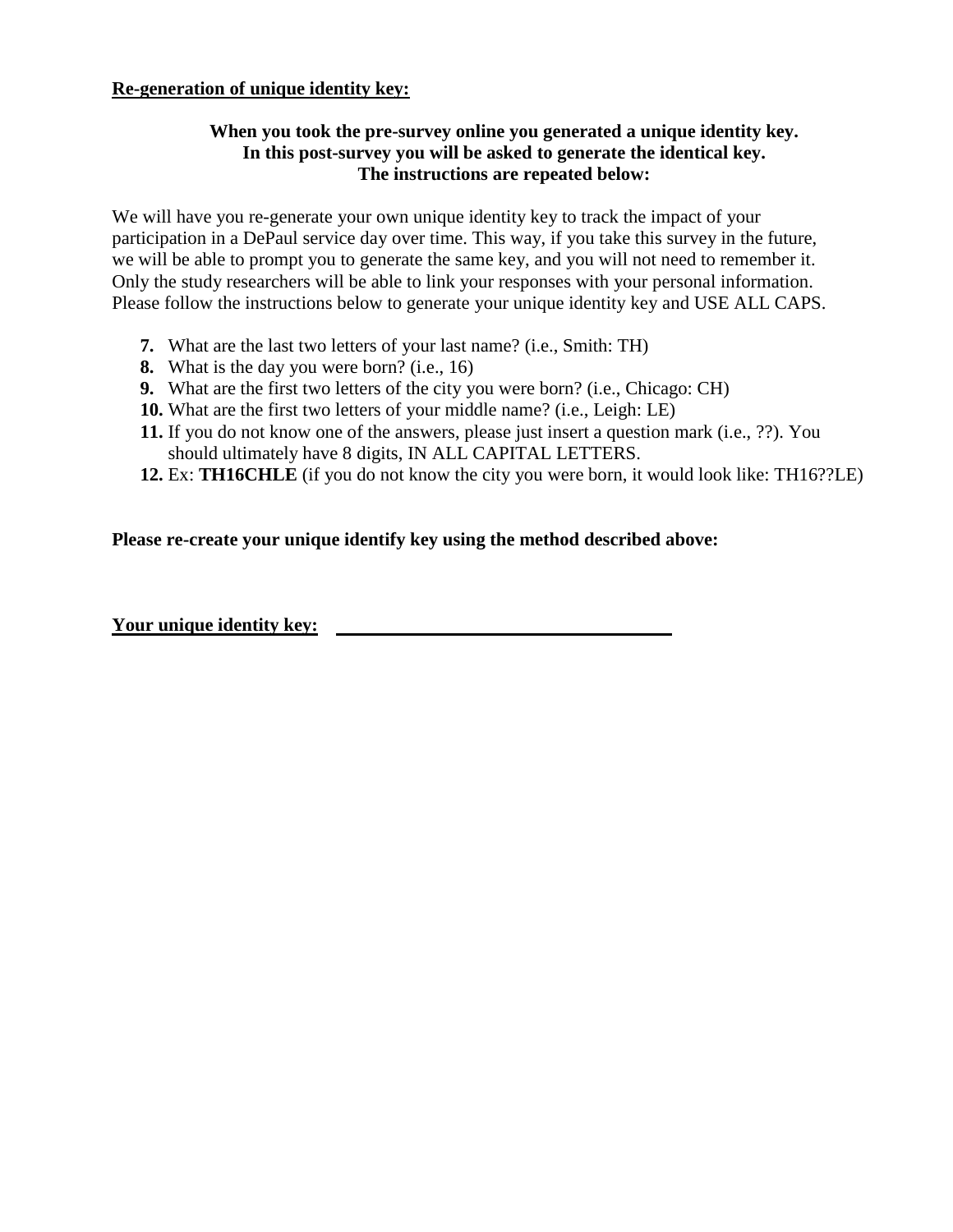# **Have you been involved, or are currently involved in any University Ministry Student Organizations or programs?**

O Yes O No

### **Is this your first Vincentian Service Day this year?**

O Yes O No

**If no, how many have you previously participated in? \_\_\_\_\_\_\_\_\_\_\_\_\_\_**

# **Is your participation in Vincentian Service Day mandatory?**

O Yes O No

**Please indicate your gender:**

- O Female
- O Male
- O Transgender

**How old are you?** Please tell us in years:

What year are you in your academic program at DePaul? \_\_\_\_\_\_\_\_\_\_\_\_\_\_\_\_\_\_\_\_\_\_\_\_\_\_\_

# **What is your ethnicity?** *(Please check all that apply)***:**

- Black / African-American
- Asian
- $O$  Hispanic / Latino
- O Middle Eastern
- O Native American / Alaskan Native
- O Native Hawaiian/ Other Pacific Islander
- White / Caucasian
- O Multiracial

\_\_\_\_\_\_\_\_\_\_\_\_\_\_\_\_\_\_\_\_\_\_\_\_\_

Other (please specify):

O Other (*please specify*):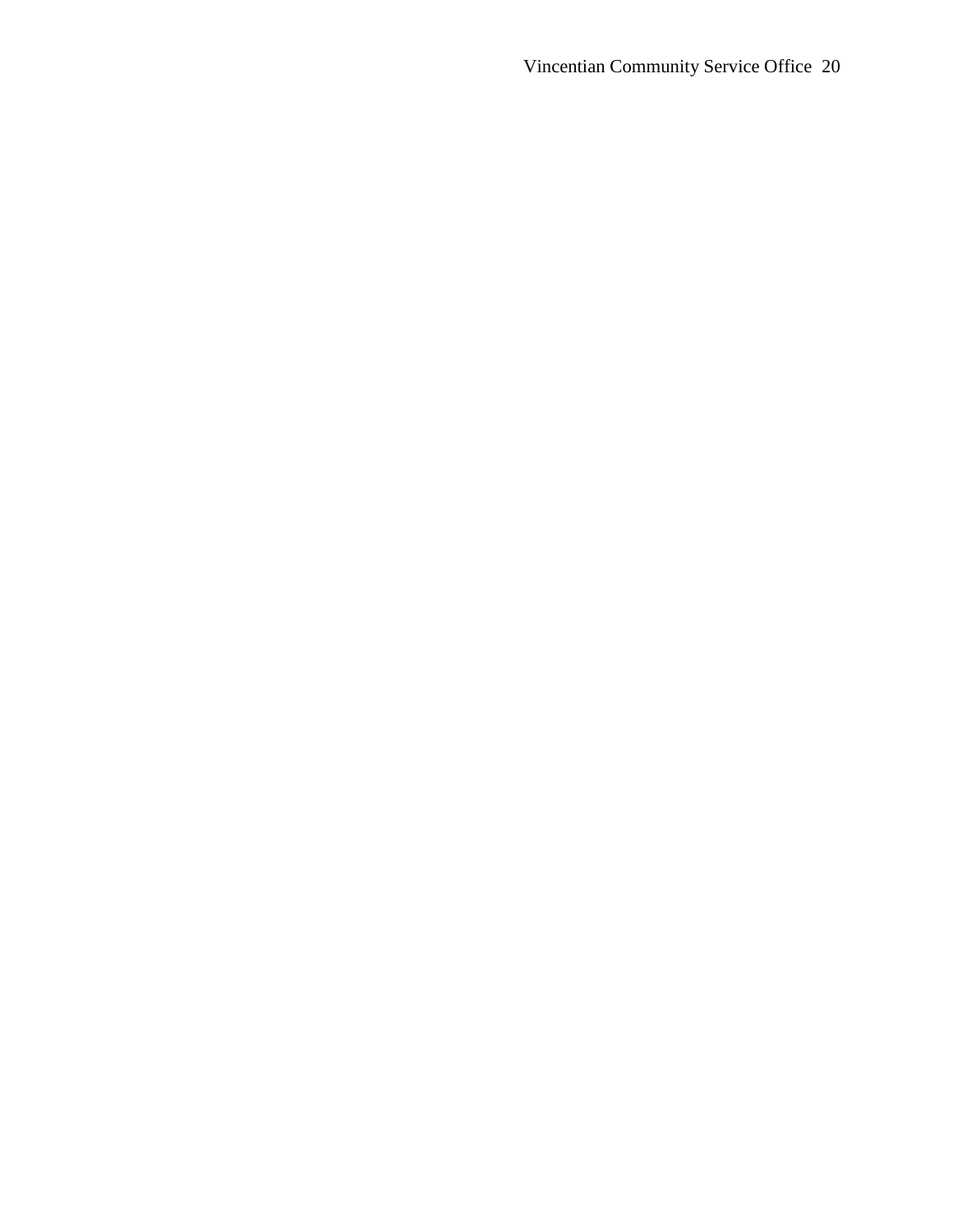# **Directions: For each of the following statements, circle the choice that best indicates the extent of your agreement or disagreement as it describes your personal experience.**

# **Your possible choices range from Strongly Disagree to Strongly Agree. Please answer honestly, there are no right or wrong answers.**

|                                                                                                                                                           | <b>Strongly</b><br><b>Disagree</b> | <b>Disagree</b> | <b>Agree</b> | <b>Strongly</b><br>Agree |
|-----------------------------------------------------------------------------------------------------------------------------------------------------------|------------------------------------|-----------------|--------------|--------------------------|
| In the future, I intend to engage in service activities.                                                                                                  | $\mathbf{1}$                       | $\overline{2}$  | 3            | $\overline{4}$           |
| I have a plan of action for ways I will remain or become<br>involved in service activities over the next year.                                            | $\mathbf{1}$                       | $\overline{2}$  | 3            | $\overline{4}$           |
| I think engaging in service activities is a realistic goal for<br>me.                                                                                     | $\mathbf{1}$                       | $\overline{2}$  | 3            | $\overline{4}$           |
| I am <b>aware</b> of St. Vincent dePaul's commitment to the poor.                                                                                         | $\mathbf{1}$                       | 2               | 3            | $\overline{4}$           |
| I am aware of DePaul University's commitment to service.                                                                                                  | $\mathbf{1}$                       | $\overline{2}$  | 3            | $\overline{4}$           |
| I am proud of DePaul University's commitment to<br>community service.                                                                                     | $\mathbf{1}$                       | $\overline{2}$  | 3            | 4                        |
| I believe that Vincentian Service Day helps DePaul deepen<br>our connection to the city of Chicago.                                                       | $\mathbf{1}$                       | $\overline{2}$  | 3            | $\overline{4}$           |
| I know where to go to get more engaged in service at<br>DePaul.                                                                                           | $\mathbf{1}$                       | $\overline{2}$  | 3            | $\overline{4}$           |
| For me, Vincentian Service Day helps me feel connected<br>with something larger than myself.                                                              | $\mathbf{1}$                       | $\overline{2}$  | 3            | $\overline{4}$           |
| Vincentian Service Day reaffirmed for me how DePaul is a<br>special school.                                                                               | 1                                  | 2               | 3            | 4                        |
| In my opinion, I feel that Vincentian Service Day reflects<br>DePaul's value to community service.                                                        | 1                                  | $\overline{2}$  | 3            | $\overline{4}$           |
| In my opinion, I feel that the administration and staff at<br>DePaul are also supportive of the commitment to community<br>service.                       | $\mathbf{1}$                       | $\overline{2}$  | 3            | $\overline{4}$           |
| I feel that Vincentian Service Day provides awareness of<br>how to get involved in the greater Chicago community and<br>its many nonprofit organizations. | 1                                  | $\overline{2}$  | 3            | $\overline{4}$           |
| I learned on Vincentian Service Day how DePaul is involved<br>in the greater Chicago community and its many nonprofit<br>organizations.                   | $\mathbf{1}$                       | $\overline{2}$  | 3            | 4                        |
| Vincentian Service Day made me feel connected to the<br>mission of the DePaul.                                                                            | $\mathbf{1}$                       | $\overline{2}$  | 3            | $\overline{4}$           |
| I feel that Vincentian Service Day helps me feel connected to<br>the DePaul Community.                                                                    | $\mathbf{1}$                       | $\overline{2}$  | 3            | 4                        |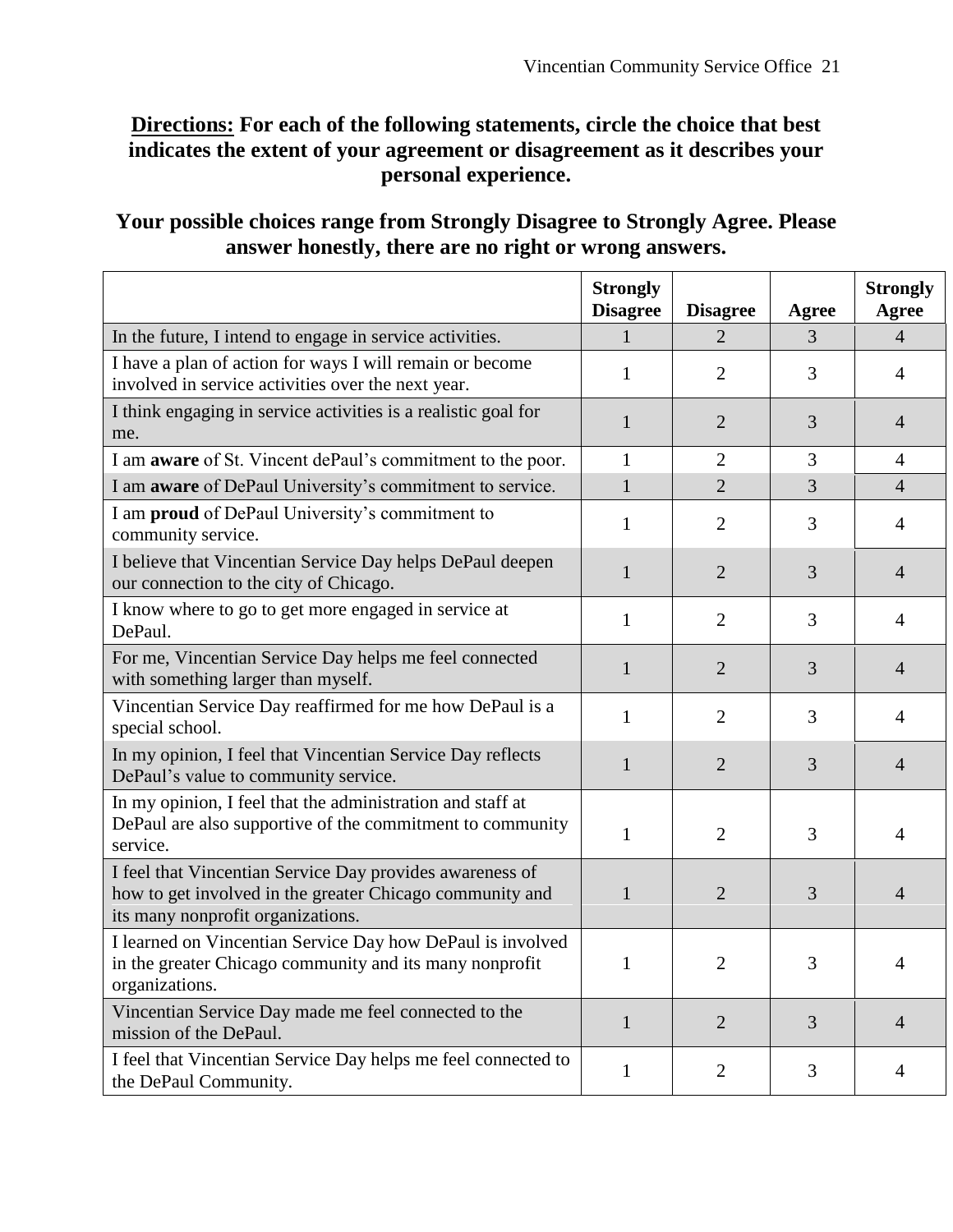| I feel that Vincentian Service Day helps me feel connected to |  |  |
|---------------------------------------------------------------|--|--|
| the greater Chicago community.                                |  |  |

**We are interested in knowing how effectively we are incorporating our Vincentian identity into Vincentian Service Day. Please think about when you noticed references to Vincentian themes, or St. Vincent dePaul throughout the service day and/or any materials you received related to the service day.** 

| I noticed references to Vincentian themes or St.<br><i>Vincent dePaul</i> during | <b>None</b> | <b>Some</b>                 | A lot |
|----------------------------------------------------------------------------------|-------------|-----------------------------|-------|
| Promotion and/or marketing of Vincentian Service Day                             |             |                             |       |
| Morning program                                                                  |             | $\mathcal{D}_{\mathcal{L}}$ |       |
| Festival on the quad                                                             |             |                             |       |
| Reflection after service                                                         |             | 2                           |       |
| Other:                                                                           |             |                             |       |

**In your opinion, why do you think DePaul has Vincentian Service Day? (please try to list at least 3 reasons)**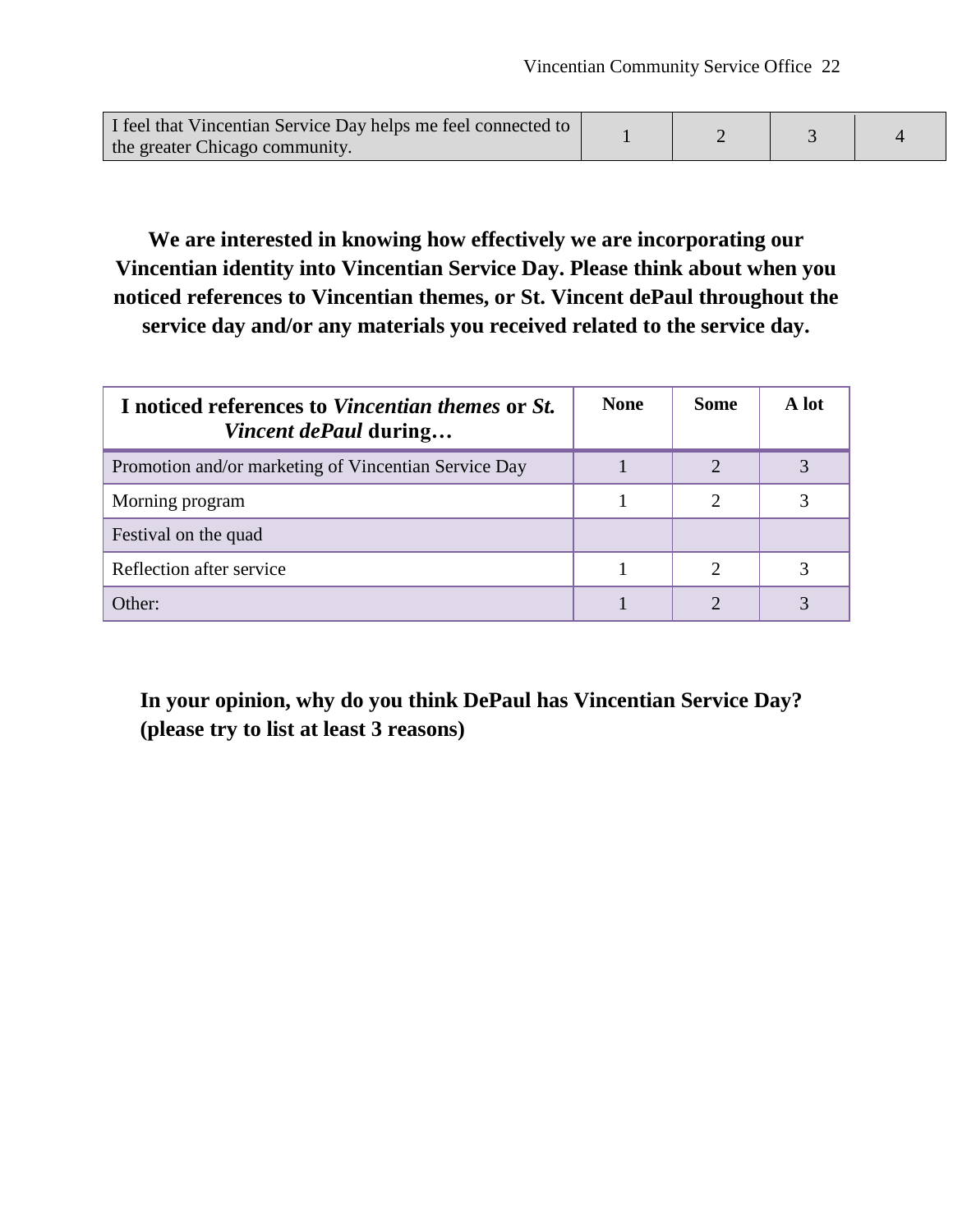**Did Vincentian Service Day make you feel proud of DePaul University? If yes, how so?**

**Do you believe Vincentian Service Day provides the student body with a sense of school pride or "school spirit"? If yes, how so?**

**Please feel free to describe anything else you feel you gained from your participation in Vincentian Service Day.**